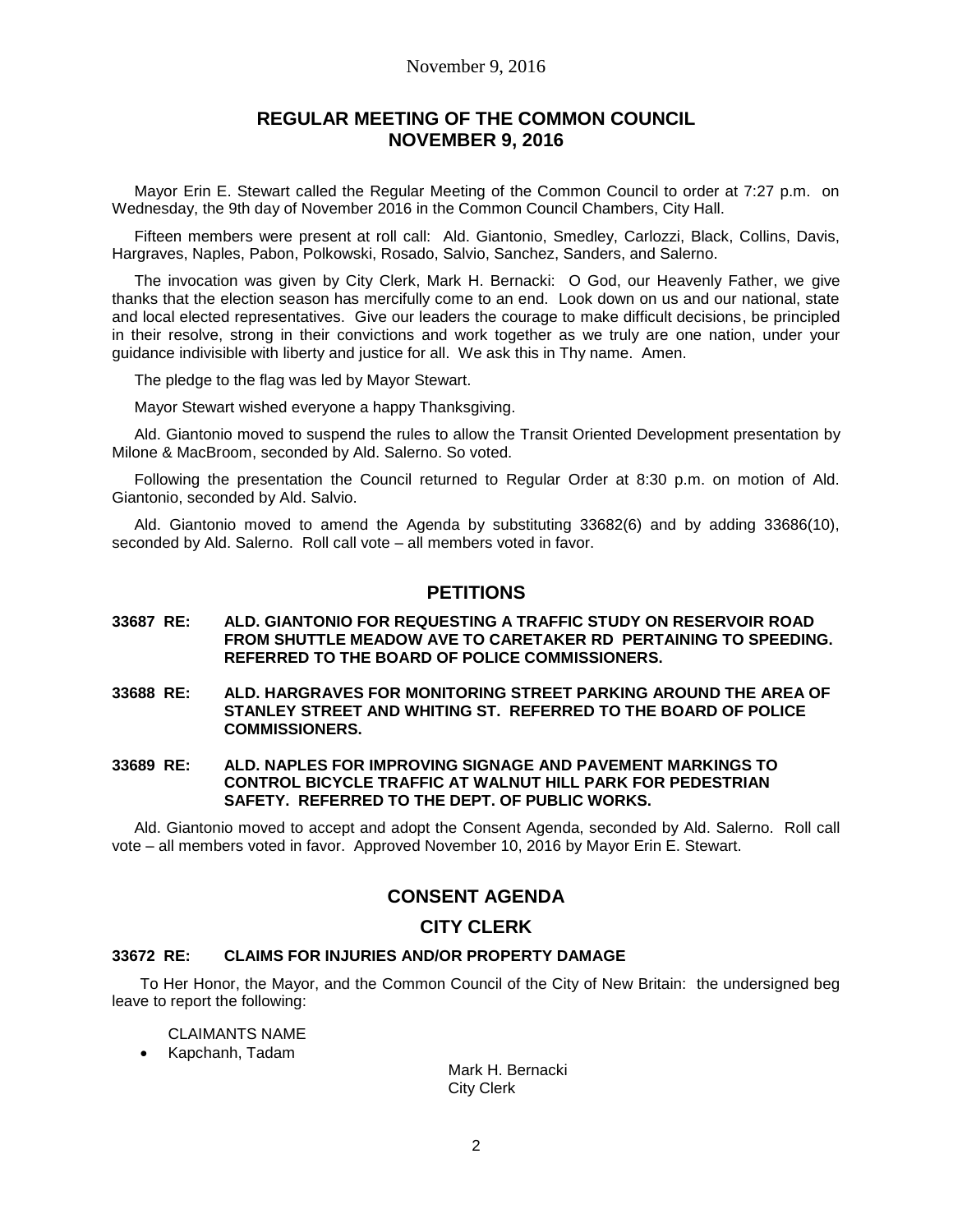## **CITY PLAN COMMISSION**

### **33542-1 RE: PROPOSED AMENDMENT TO THE ZONING ORDINANCES CLARIFYING THE DEFINITION OF ROOMING HOUSES**

To Her Honor, the Mayor, and the Common Council of the City of New Britain: the undersigned beg leave to report the following:

The City Plan Commission, at its regular meeting held on September 12, 2016, voted 3 to 0 to recommend that this proposed amendment be approved.

BACKGROUND: This proposed amendment would change the definition of rooming houses in the Zoning Ordinances in order to make it consistent with the definition in Section 13-18 in the City Code of Ordinances. The intent of this change is to clarify the use of the term as it would be applied in both zoning and code enforcement. It is in large part intended to improve the potential for more effective enforcement of restrictions on student rental housing in the single-family neighborhoods surrounding CCSU, and to strengthen the City's legal defense in such matters.

ZONING CONSIDERATIONS: In the Zoning Ordinances, the current definition of "rooming house" under Section 30-20-630 has been the same since 1967. It reads:

"30-20-630 ROOMING HOUSE: A private dwelling in which at least three (3) but not more than five (5) rooms are offered for rent, payable in money and or other consideration, whether or not table board is furnished to roomers, and in which transients are accommodated and no public restaurant is maintained."

Rooming houses are not expressly listed as a permitted use or as a special exception use in any zoning district. Section 40-10 regarding application of the Zoning Ordinances, indicates that all properties, structures or buildings in the city may only be used for purposes that are specifically permitted by the use regulations of the individual zoning districts. This means, in essence, that any use that is not expressly allowed by zoning is deemed to be prohibited; the exception being the nonconforming uses which were legally established prior to the adoption of our current zoning in 1967. There are several known properties meeting the definition of rooming house that are considered to be legally nonconforming.

The only reference to "rooming house" in the Zoning Ordinances is in the final paragraph of the Section 30-20-210 definition of "Family" in reference to unrelated persons residing as a single housekeeping unit. Section 30-20-210 reads as follows:

"30-20-210 FAMILY. The term family shall mean one or more persons, all related by blood, adoption, or marriage, occupying a single dwelling unit, provided that domestic servants employed only on the premises, may be housed on the premises and included as part of the family.

A group of not more than three (3) unrelated persons living and cooking as one housekeeping unit may be considered a family.

Further provided that an unrelated group shall have a permit from the Building Inspector. Such permit shall have the names of the persons constituting the family and shall not be granted unless the dwelling unit has a certificate of occupancy and is in compliance with the Building and Zoning Ordinances. The permit shall be renewable yearly or when there is a change in the unrelated group.

The term family shall not include a rooming house, club, fraternity, sorority or institutional and dormitory."

Based on the current zoning text, it appears that the only reason for the definition of rooming house in Section 30-20-630 is to prohibit "rooming houses" or anything that can be defined as being a rooming house from becoming legally established. The proposed change to Section 30-20-630 and the addition of Section 30-20-635 would read as follows: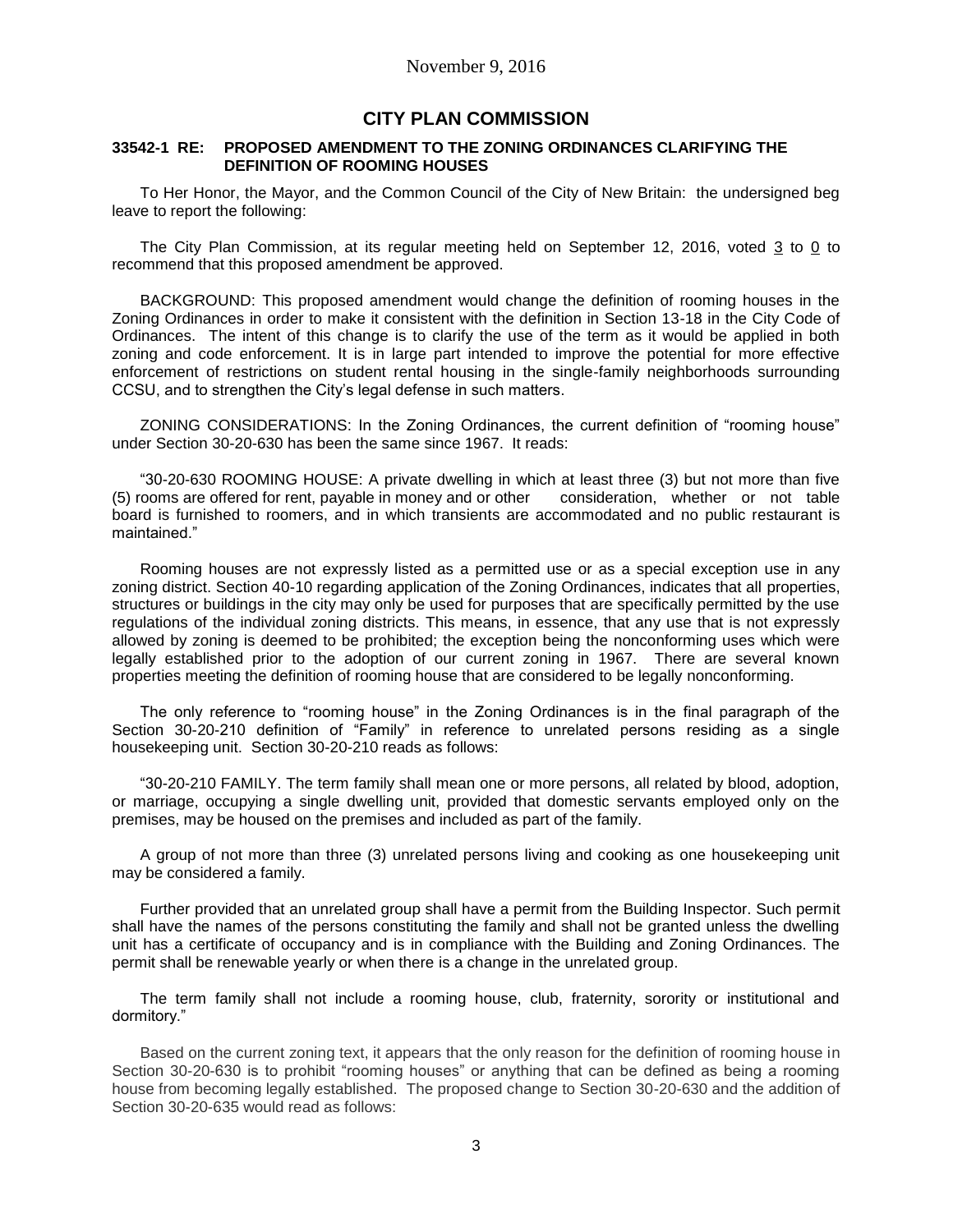"30-20-630 Rooming house shall mean any dwelling, other than a hotel or motel, or that part of any dwelling containing one or more rooming units, in which space is let by the owner or operator to five (5) or more persons who are not members of a single family.

30-20-635 Rooming unit shall mean any room or group of rooms forming a single habitable unit used or intended to be used for living and sleeping, but not for cooking or eating purposes."

CONCLUSION: This proposed change to the definition of rooming house is relatively minor and, alone, would appear to have little effect on the Zoning Ordinances and their enforcement. New rooming houses would be prohibited under either definition. The definition of family remains unchanged, limiting it to no more than three (3) unrelated individuals occupying a household. Relative to the City regulating or prohibiting rooming houses, it is advisable for legal reasons to have an identical definition for rooming house in both the Zoning Ordinances and City Code of Ordinances.

RECOMMENDATION: The City Plan Commission is of the opinion that the definition for rooming house should be identical in both the Zoning Ordinances and City Code of Ordinances and that this is needed to allow more effective enforcement of overcrowded household arrangements of unrelated individuals. The Commission would also suggest that further consideration may be needed to create additional consistency between the zoning ordinances and code of ordinances, specifically as they relate to the definition of family (which is defined in zoning, but not in the code of ordinances) and the provisions allowing unrelated occupants (two unrelated occupants per "family" are permitted in the code of ordinances, but zoning is mute on the subject of roomers).

> Louis G. Amodio, Chairman City Plan Commission

### **33636-1 RE: PROPOSED ZONE CHANGE FOR TWO PROPERTIES ON NEWFIELD AVENUE ABUTTING 543 WEST MAIN ST. FROM A-2 TO B-1**

To Her Honor, the Mayor, and the Common Council of the City of New Britain: the undersigned beg leave to report the following:

BACKGROUND: This proposed zone change would encompass two properties on the eastern side of Newfield Avenue which directly abut the B-1 zoned property at 543 West Main Street. The zone change would extend the B-1 zoning from West Main Street approximately 100 feet further northward. All three properties are under the same ownership and 543 West Main Street is the site of an active business, the Beacon Pharmacy. The owner would like to re-zone and incorporate these adjoining properties into his business property, primarily for the purpose of using a portion of the rear yard area to provide added parking for his employees.

ZONING CONSIDERATIONS: The two properties subject to this zone change are each 50 feet in width, 165 feet in depth and approximately 8,250 square feet in area. They are presently occupied by single-family homes. The owner would like to use the large rear yard area of the 19 Newfield Avenue property to extend his business parking northward from the existing parking lot at 543 West Main Street. However, business related parking is not permissible in a residential zoning district, and this is the intent in seeking this zone change. He is also considering that this house might at some point be utilized for office or similar business-related purposes. The other home at 25 Newfield Avenue would continue to be leased for residential use.

Because the B-1 zoning requires a 25-foot undeveloped, vegetated transitional yard wherever a B-1 property abuts a residential zoning district, the use of the rear yard at 25 Newfield Avenue for potential parking would be severely restricted to essentially the southern half of the rear yard. The owner has no plans to utilize this property for business related parking. The inclusion of the property at 25 Newfield Avenue for this zone change is intended to allow optimal use of the rear yard at 19 Newfield Avenue for parking, without the need for the 25-foot buffer along the northern side lot line. The properties are bordered to the east by an I-2, general industry zoning district; therefore, there is no requirement for the 25-foot buffer along the eastern property line.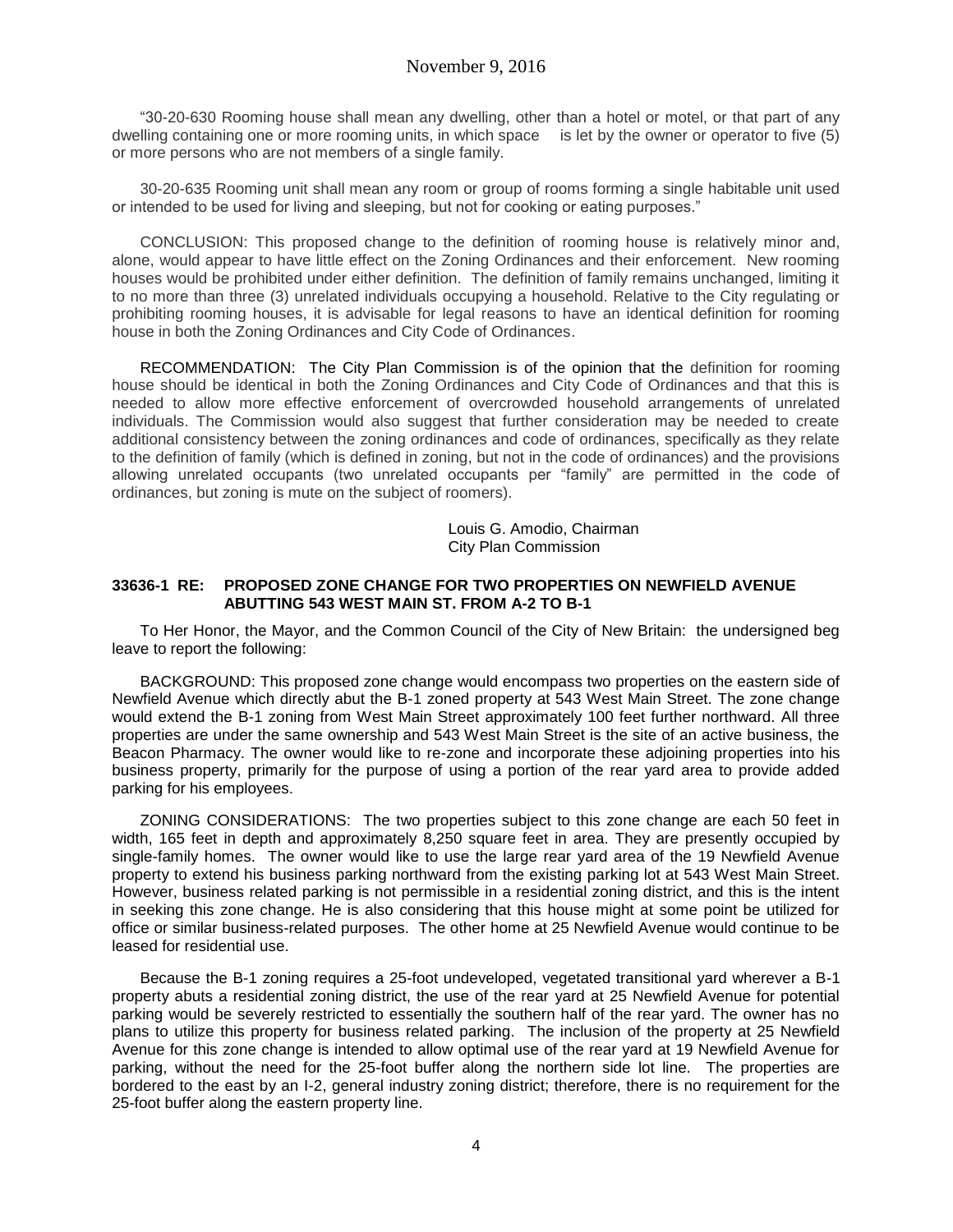PLANNING CONSIDERATIONS: The City's master planning efforts over the years have consistently noted the shortage of developable land for business growth and expansion and has encouraged that reasonable accommodations be made to retain and allow the growth of established businesses. This particular zone change is consistent with that economic policy, though it requires a minor expansion of the business district into a residential zone. The effect of the zone change would be, to some degree, to benefit the residential neighborhood in reducing current on-street parking levels and placing the parking in the rear yard of 19 Newfield Avenue. The requirements for a 25-foot undeveloped, vegetated transitional yard where the B-1 zone abuts the A-2 district will limit the extent of the business related parking and serve to buffer the adjoining residential property to the north.

RECOMMENDATION: The City Plan staff is of the opinion that the proposed change to B-1 zoning is a reasonably modest expansion of the West Main Street business zone and will help accommodate offstreet parking needs for the Beacon Pharmacy. The City Plan staff is supportive of zoning measures that help retain business and allow reasonable growth and expansion where it can be accomplished without undue detriment to neighborhoods. The staff, therefore, supports the adoption of this proposed zone change to B-1.

> Kenneth A. Malinowski, Acting Director Municipal Development

# **FINANCE DEPARTMENT**

### **33673 RE: LINE ITEM TRANSFERS FOR THE PERIOD SEPT. 7, 2016 THRU OCT. 31, 2016**

To Her Honor, the Mayor, and the Common Council of the City of New Britain: the undersigned beg leave to report the following:

In accordance with the city of New Britain ordinance of Article VII – Finance, Section 2-494(3), the following departments have transferred monies from one line item to another within their departmental budget (total department budget has not changed). Each transfer will be continuously numbered from month to month throughout the fiscal year. This report represents the transfers executed by the mayor in accordance with the aforementioned ordinance for the period ending October 31, 2016

| 4. | Department:               | <b>Public Works</b>                                                                   |
|----|---------------------------|---------------------------------------------------------------------------------------|
|    | From:                     | 001315005-5121<br>(Streets/Highway Full Time Salaries)                                |
|    | To:                       | (Streets/Fleet Operating Materials)<br>001315006-5659                                 |
|    | Amount:                   | \$12,500.00                                                                           |
|    | <b>Brief Description:</b> | Sand for pool filters at Willow Brook Park and painting<br>supplies to refurbish pool |

Lori Granato Finance Director

# **PURCHASING DEPARTMENT**

### **33674 RE: BID THRESHOLD ITEMS**

To Her Honor, the Mayor, and the Common Council of the City of New Britain: the undersigned beg leave to report the following:

In accordance with the New Britain Code of Ordinances, Section 2-566, a monthly report of purchases between \$500 and \$7,500 shall be provided to the Common Council. The report shall include a detailed description of items or services purchased, name of vendor, owner of business and dollar amount spent on each individual purchase as well as the aggregate total of spend to date for the fiscal year.

The Finance Department, Purchasing Division has provided an electronic list of monthly purchases. This document is available in the Council office for review by Council members.

Acceptance and adoption is respectfully requested.

Jack Pieper Purchasing Agent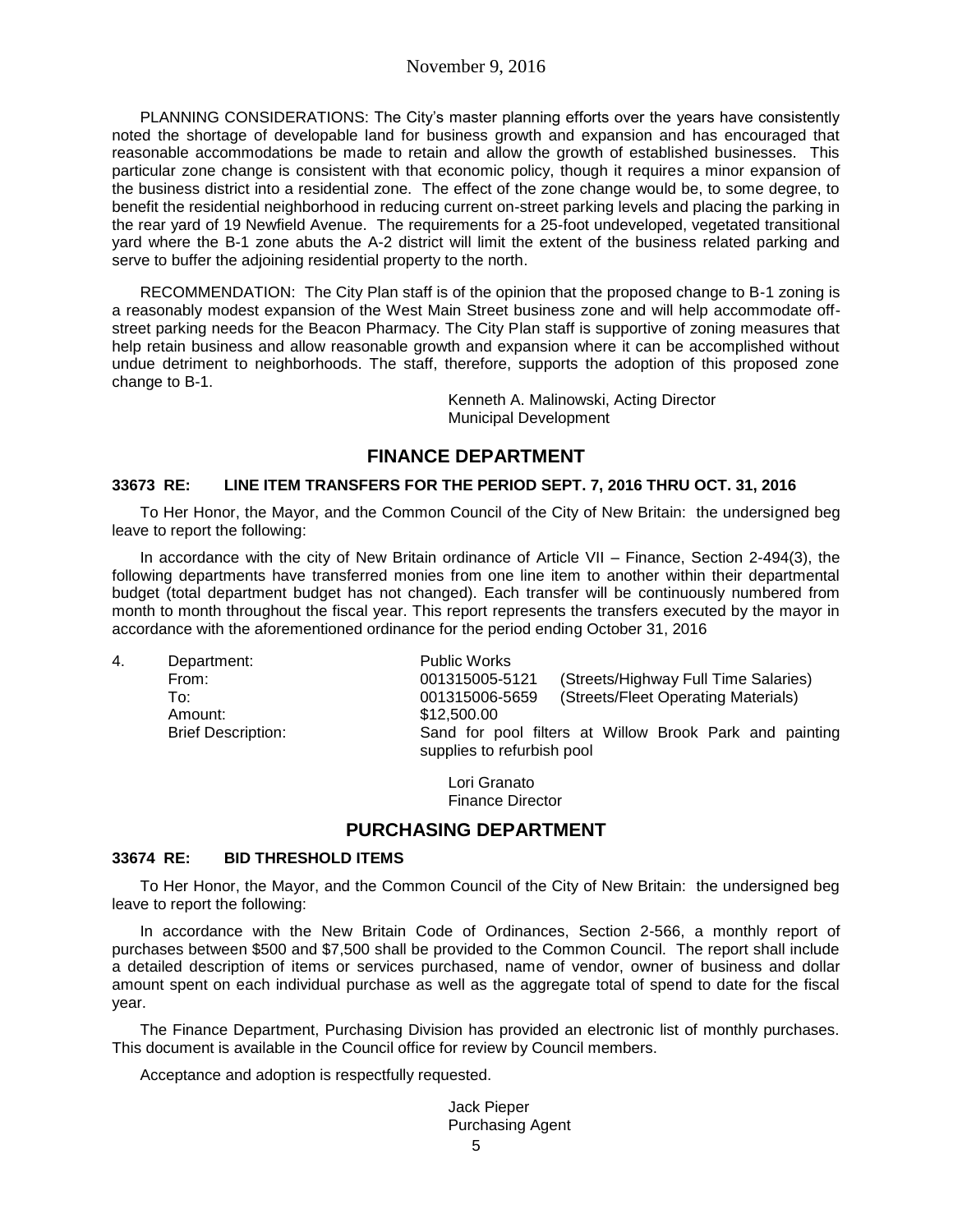### **33675 RE: SALE OF SURPLUS EQUIPMENT**

To Her Honor, the Mayor, and the Common Council of the City of New Britain: the undersigned beg leave to report the following:

Per Resolution 33363-2, dated February 10, 2016, the Purchasing Agent reports that he and the Fire Department's Administration conducted an on-line auction for their Surplus and Unrepairable Equipment. The on-line auction services were provided by Gov-Deals at no charge to the City. Gov-Deals provides on-line auction services for vehicles and equipment only to government agencies. They provide this service to over 5,900 municipalities and state governments in 48 states. They have over 315,000 registered buyers who receive e-mails from them regarding the items that they have on their website for auction.

The money received for the sale of the Surplus Equipment was deposited into the City's General Fund Account, 001624005-4481, General and Administrative, Sale of Property.

The highest bidders for the auctioned Equipment for the month of October 2016 is on file in the Town Clerk's Office. It indicates the equipment, buyer, number of bids received and the dollar amount received for the equipment sold.

The total dollar amount that the City received for the on-line auction sale of the Surplus and Unrepairable Equipment during October 2016 was \$2,717.64.

> Jack Pieper Purchasing Agent

#### **33676 RE: COOPERATIVE PURCHASING - NEW TECHNOLOGY UPGRADES AND EQUIPMENT FOR THE TRAINING CLASS ROOM AT FIRE STATION #1**

To Her Honor, the Mayor, and the Common Council of the City of New Britain: the undersigned beg leave to report the following:

In accordance with City Code of Ordinances, Chapter 2, Article VIII, Division 1, Section 2-538 (a), a purchase order was requested by the New Britain Fire Department for the purchase of New Technology Upgrades and Equipment for the Training Class Room at Fire Station 1 following under the State of Connecticut's Cooperative Purchasing Plan:

| <b>Supplier</b>         | Need Supplies           | Total Price |
|-------------------------|-------------------------|-------------|
| Rockwell Communications | New Technology Upgrades | \$24,197,00 |
| East Hartford, CT.      | and Equipment           |             |

The New Britain Fire Department requested a purchase order for New Technology Upgrades at the Training Class Room at Fire Station 1 utilizing the State of Connecticut's Contract Award #13PSX0090. The Training Room was recently renovated at Fire Station 1. The planned upgrades include a new display screen, camera, audio recorder, transmitter, receiver, switches, web cam and software. These new Technology Upgrades and Equipment are used for the required training of fire fighters. The present training equipment in this class room is mostly non-existent or outdated and not conducive to effective required training. Funds are available within the Fire Department's account number 0083237303-5454, City Wide Facilities, Fire, Construction Contracts.

RESOLVED: That the Purchasing Agent is hereby authorized to issue a purchase order for \$24,197.00 to Rockwell Communications of East Hartford, CT for the purchase of New Technology Upgrades and Equipment for the New Britain Fire Department utilizing the State of Connecticut's Cooperative Purchasing Plan, Contract Award #13PSX0090.

#### Jack Pieper Purchasing Agent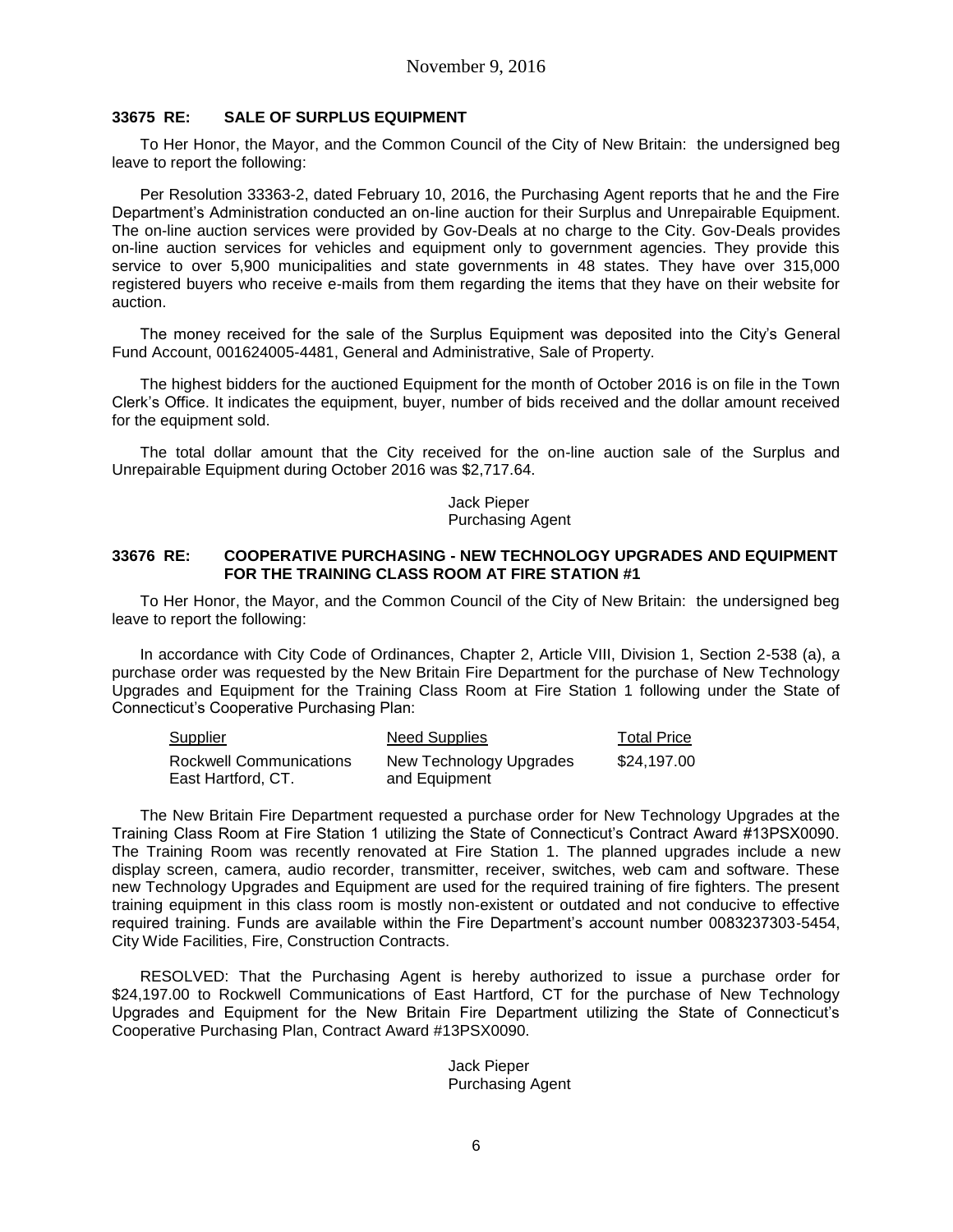### **33678 RE: IN-CAR CAMERA SYSTEM FOR THE POLICE DEPARTMENT**

To Her Honor, the Mayor, and the Common Council of the City of New Britain: the undersigned beg leave to report the following:

In accordance with City Code of Ordinances, Chapter 2, Article VIII, Division 1, Section 2-538 (a), a purchase order was requested by the New Britain Police Department for the purchase of an In-Car Camera System.

| Supplier   | Need Items                                       | <b>Total Price</b> |
|------------|--------------------------------------------------|--------------------|
| WatchGuard | Eighteen (18) In-Car Camera Systems \$100,260.00 |                    |
| Video      | with associated Hardware and Software            |                    |
| Allen, TX  |                                                  |                    |

The New Britain Police Department requested the purchase of eighteen (18) additional cameras for their In-Car Camera System with associated hardware and software from WatchGuard Video, Inc. of Allen, TX who is the manufacturer of these items. The City of New Britain purchased this same equipment from WatchGuard Video, Inc. with a JAG grant in February 2013 and with asset forfeiture funds in January 2016. Previously, twenty-nine (29) cameras and associated equipment were purchased for installation in the Police Patrol Cruisers. These additional cameras will be installed in vehicles that currently do not have cameras. To insure compatibility within the system, this purchase of an In-Car Camera System with associated hardware and software is being requested from WatchGuard Video, Inc. Funding is available for this purchase in the Police Department's Asset Forfeiture Account, 289211128- 5659, Federal Asset Forfeiture, Drug Investigation, Operating Material and Supplies.

RESOLVED: That the Purchasing Agent is hereby authorized to issue a purchase order for \$100,260.00 to WatchGuard Video, Inc. of Allen, TX, for the purchase of eighteen (18) additional cameras for the In-Car Camera System with associated hardware and software for the New Britain Police Department.

### Jack Pieper Purchasing Agent

### **33679 RE: IN-CAR CAMERA SYSTEM INSTALLATION FOR THE POLICE DEPARTMENT**

To Her Honor, the Mayor, and the Common Council of the City of New Britain: the undersigned beg leave to report the following:

In accordance with City Code of Ordinances, Chapter 2, Article VIII, Division 1, Section 2-538 (a), a purchase order was requested by the New Britain Police Department for the installation of cameras for the In-Car Camera System.

| <b>Supplier</b> | <b>Need Supplies</b>                  | <b>Total Price</b> |
|-----------------|---------------------------------------|--------------------|
| MHQ. Inc.       | Installation of eighteen (18) cameras | \$8,910.00         |
| Middletown, CT  | for the In-Car Camera System          |                    |

The New Britain Police Department requested the purchase of additional cameras for their In-Car Camera System from WatchGuard Video, Inc. of Allen, TX. These cameras will be installed in vehicles that currently do not have cameras. MHQ is the outfitter that our patrol vehicles were purchased from and has installed all of the police equipment in our patrol vehicles under the State Contract #12PSX019. Their familiarity with the Department's vehicles and currently installed safety systems will make for a seamless installation process. Funding is available for this purchase in the Police Department's Asset Forfeiture Account, 289211121-5659, State Asset Forfeiture, Drug Investigation, Operating Material and Supplies.

RESOLVED: That the Purchasing Agent is hereby authorized to issue a purchase order for \$8,910.00 to MHQ, Inc. of Middletown, CT, for the installation of eighteen (18) additional cameras for the In-Car Camera System for the New Britain Police Department.

> 7 Jack Pieper Purchasing Agent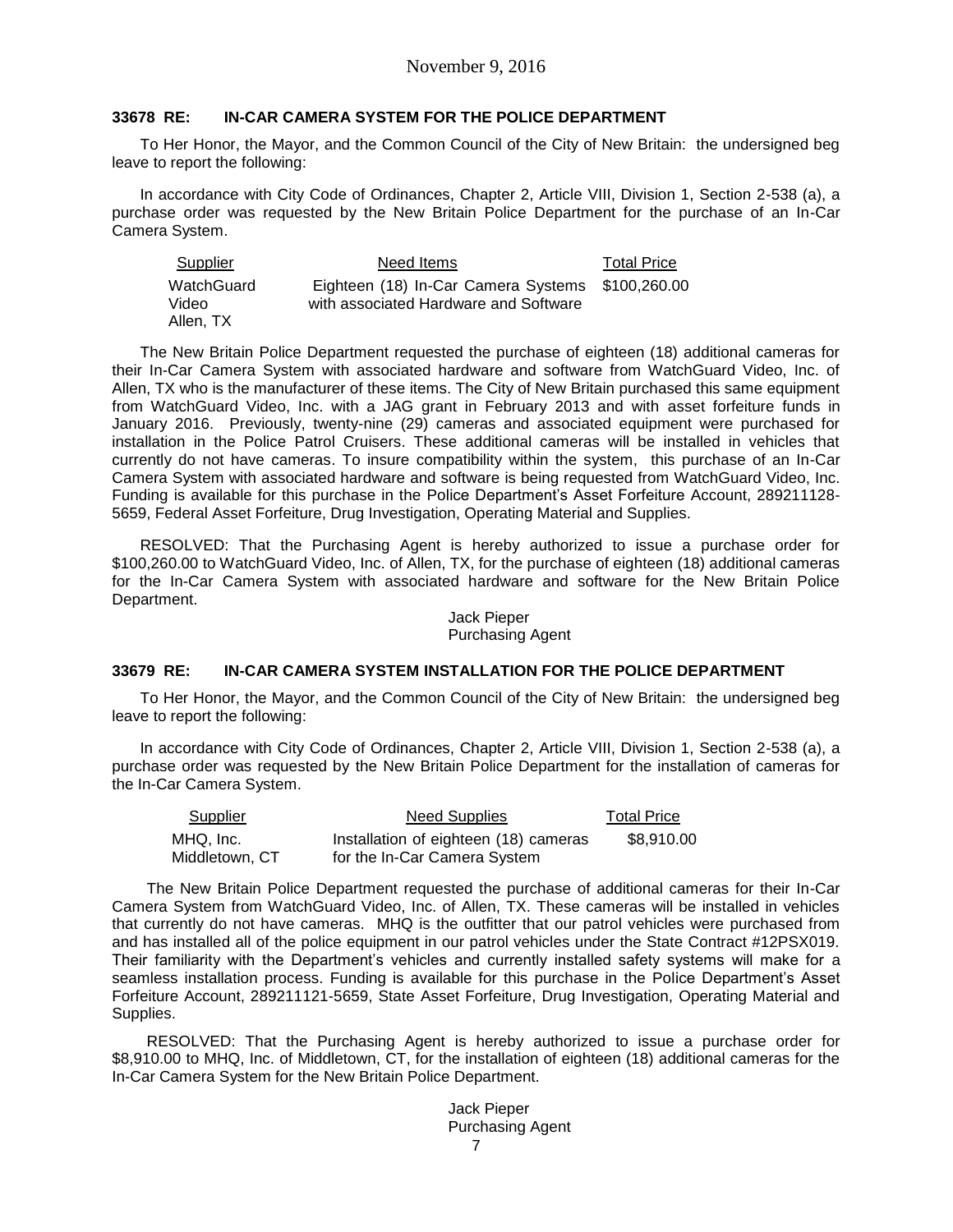# **BOARD OF POLICE COMMISSINERS**

### **33527-1 RE: TRAFFIC STUDY ON CORBIN AVE. FROM SHUTTLE MEADOW AVE TO BERLIN TOWN LINE**

To Her Honor, the Mayor, and the Common Council of the City of New Britain: the undersigned beg leave to report the following:

A three year history check for Corbin Avenue from the Berlin town line to Shuttle Meadow Avenue revealed a total of thirteen motor vehicle accidents. This section of Corbin Avenue is owned and maintained by the CT DOT. The roadway has recently been resurfaced and is free of any significant sightline issues. The roadway markings are in good condition and the area is clearly posted as a 35 MPH zone. The Patrol Division and Traffic Safety Bureau have monitored the area, conducting 35 motor vehicle stops as of mid-September. The vehicle traffic volume and speed will be checked as the equipment needed to perform this function becomes available. A report will be presented to the Board when vehicle traffic and speed data are finalized.

This petition requires no further action by the Board.

Jack W. Ferguson II Clerk of the Board

### **33563-1 RE: TRAFFIC STUDY TO ADD A CROSSWALK ON VETERANS DRIVE NEAR SCHALLER AUTO BODY**

To Her Honor, the Mayor, and the Common Council of the City of New Britain: the undersigned beg leave to report the following:

The Traffic Bureau Supervisor inspected the area and consulted with the Public Works' Engineering Project Manager regarding this request. There appears to be a very low volume of pedestrian traffic that crosses this general area. This would be an uncontrolled, mid-block pedestrian crossing in a commercial area with no sidewalks. A check of the three year history for Veterans Drive reveals a total of five (5) motor vehicle crashes, only one (1) of which involved a reported injury and none involved pedestrians or speed as a contributing factor. In response to an earlier complaint, the Patrol Division and Traffic Safety Bureau have monitored the Veterans Drive area, conducting 45 motor vehicle stops since September 1, 2015. Recommendation is to deny this request.

The Board voted to deny this petition to place a crosswalk around the center of Veterans Drive, near Schaller Auto Body.

> Jack W. Ferguson II Clerk of the Board

### **33564-1 RE: TRAFFIC STUDY AT THE INTERSECTION OF GREENWOOD AND MONROE STREETS**

To Her Honor, the Mayor, and the Common Council of the City of New Britain: the undersigned beg leave to report the following:

The motor vehicle crash referenced in this petition occurred on June 29, 2016, involving an operator believed to be under the influence of alcohol and/or drugs. The stop sign violation precipitating the crash was likely a result of the operator's impaired status and therefore could have happened at any location. A three year history check of this intersection revealed a total of five motor vehicle accidents, only one of which involved a serious injury. In response to the aforementioned crash, the Patrol Division and Traffic Safety Bureau have monitored the area, conducting 120 motor vehicle stops which have increased compliance and the number of observed motor vehicle violations has steadily decreased. In discussions with Public Works Engineering Project Manager, C. J. Ganza, it was recommended and approved to upgrade the stop signs while adding high visibility markings to the sign posts and roadway surfaces at the intersection.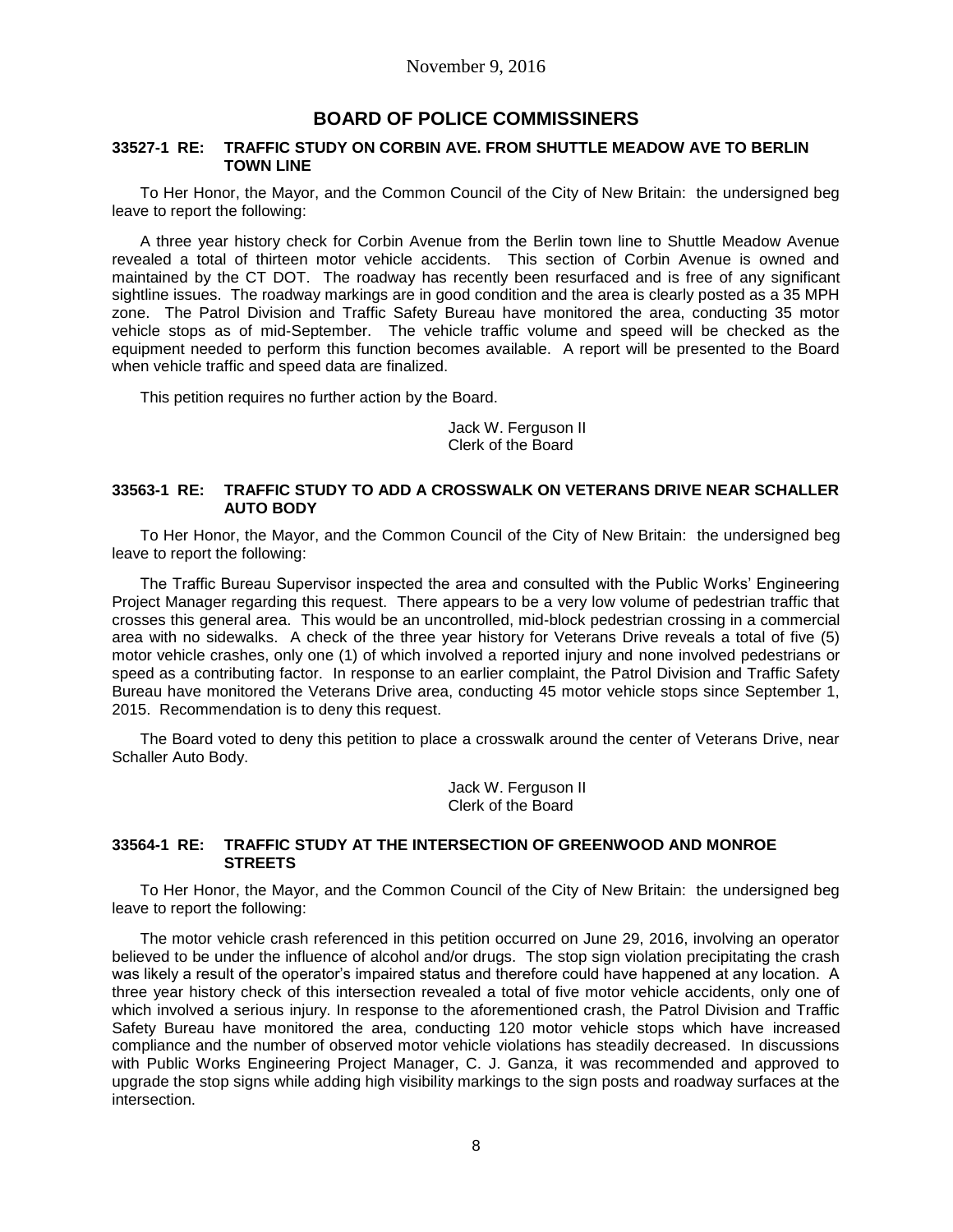This petition requires no further action by the Board.

Jack W. Ferguson II Clerk of the Board

### **33615-1 RE: TRAFFIC STUDY ON CHILDS STREET**

To Her Honor, the Mayor, and the Common Council of the City of New Britain: the undersigned beg leave to report the following:

The Traffic Bureau Supervisor inspected the area and consulted with the Public Works' Engineering Project Manager regarding this request. The appropriate speed limit for Childs Street is 25 MPH, and there are currently none posted. A check of the three year history for Childs Street reveals no motor vehicle complaints, other than parking violations, received during this time period. Speed study equipment is currently in place to collect data for a speed survey to determine if there is excessive speeding taking place on this street. It is recommended to grant this request for a speed limit sign on Childs Street.

The Board voted to approve this petition to place a 25 MPH speed limit sign on Childs Street.

Jack W. Ferguson II Clerk of the Board

## **DEPARTMENT OF PUBLIC WORKS**

#### **33336-1 RE: CT/FASTRAK STATION AREA TRANSIT ORIENTED DEVELOPMENT (TOD) MASTER PLAN**

To Her Honor, the Mayor, and the Common Council of the City of New Britain: the undersigned beg leave to report the following:

The City of New Britain received a \$250,000 grant award through the State's Office of Policy and Management (OPM) to perform Transit Oriented Development (TOD) planning around the three CTfastrak Transit Stations located in New Britain. The City hired the multi-disciplinary engineering and planning firm Milone & Macbroom to perform the planning study which was approved under City Council Resolution Item No. 33336.

The study was overseen by a working group established by Mayor Erin Stewart, and involved numerous public engagement meetings with key stakeholders from the City, the State, and the area developers. A year long process consisted of thoroughly examining market conditions around each site and identifying potential redevelopment opportunities.

The planning study titled, "Creating Hives of Activity, New Britain's TOD Plan", has just been completed and is being submitted and presented to the New Britain City Council.

> Mark E. Moriarty, P.E. Director Public Works

# **TAX COLLECTOR**

#### **33680 RE: TAX ABATEMENTS, CORRECTIONS AND REFUNDS**

To Her Honor, the Mayor, and the Common Council of the City of New Britain: the undersigned beg leave to report the following:

The Collector of Taxes has referred a list of tax abatements, corrections and refunds. Acceptance and adoption is respectfully recommended.

> Cheryl S. Blogoslawski Tax Collector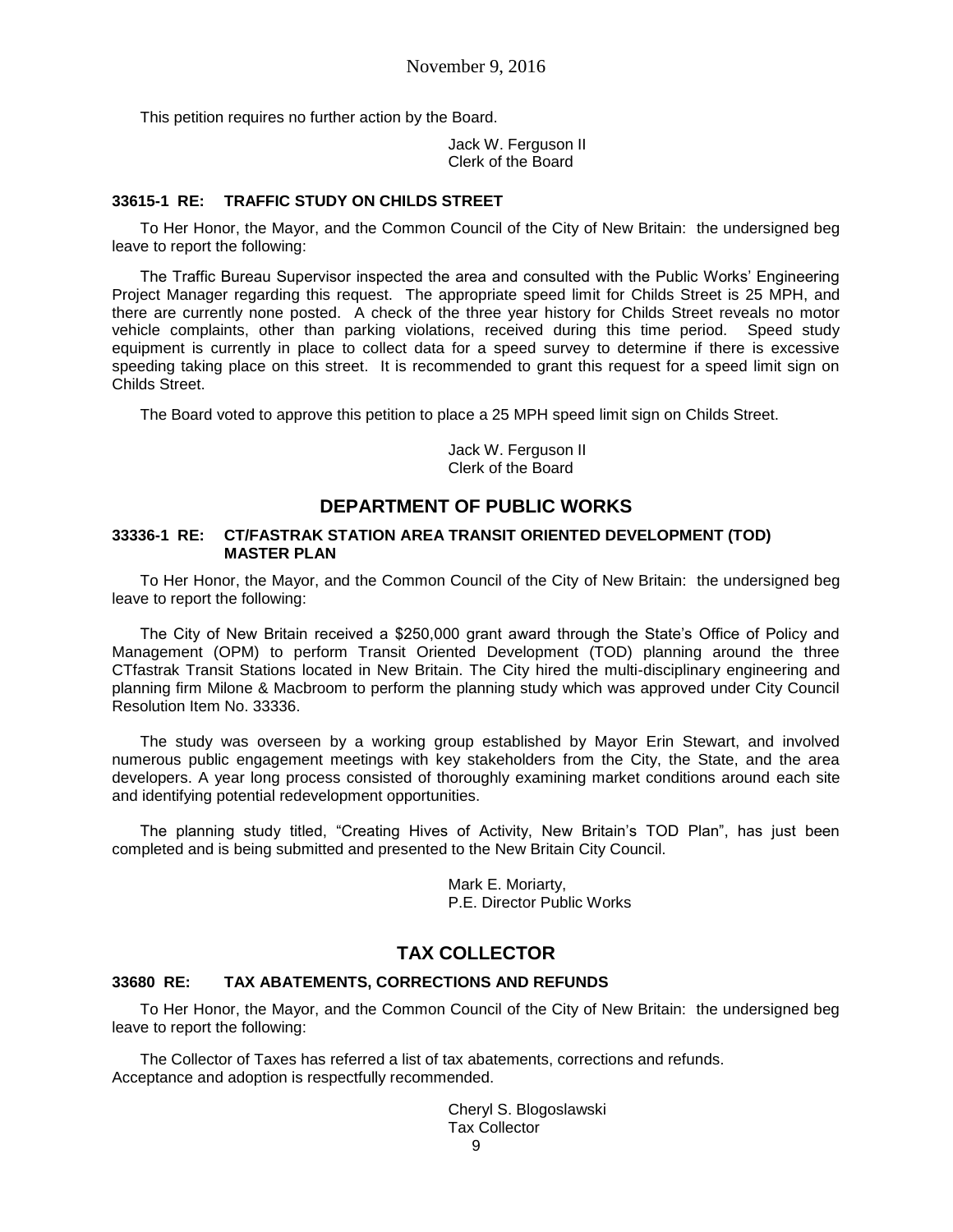# **COMMITTEE ON ADMINISTRATION, FINANCE AND LAW**

### **33624-1 RE: PROPOSED AMENDMENT TO SEC. 2-911 OF THE ORDINANCES REGARDING THE REORGANIZATION OF CITY DEPARTMENTS AND OFFICES**

To Her Honor, the Mayor, and the Common Council of the City of New Britain: the undersigned beg leave to report the following:

The Committee on Administration, Finance and Law held a regular meeting and public hearing on Wednesday, November 2, 2016, at 7:00 PM in Council Chambers, to which was referred the matter of Item No. 33624, proposed amendment to the Code of Ordinances Sec. 2-911 regarding the reorganization of city departments and offices. The Committee on Administration, Finance and Law voted to accept as amended and recommend that the following amended item be referred back to the Common Council with a favorable recommendation.

> Alderman Robert Smedley **Chair**

### **33635-1 RE: PROPOSED AMENDMENT TO SEC. 12-22 (J) OF THE ORDINANCES REGARDING DEFERRAL ASSESSMENTS**

To Her Honor, the Mayor, and the Common Council of the City of New Britain: the undersigned beg leave to report the following:

The Committee on Administration, Finance and Law held a regular meeting and public hearing on Wednesday, November 2, 2016, at 7:00 PM in Council Chambers, to which was referred the matter of Item No. 33635, proposed amendment to the Code of Ordinances Sec. 22-12 (j) which provides that no deferral assessment benefits shall apply after the October 1, 2017 grand list. The Committee on Administration, Finance and Law voted to accept and recommend that the following item be referred back to the Common Council with a favorable recommendation.

> Alderman Robert Smedley **Chair**

# **CLAIMS COMMITTEE**

## **33681 RE: SETTLEMENT OF CLAIMS JOSE MILAN**

To Her Honor, the Mayor, and the Common Council of the City of New Britain: the undersigned beg leave to report the following:

The Standing Claims Subcommittee of the Committee on Administration, Finance and Law at a regular meeting held on Wednesday evening, November 2, 2016, at 6:30 PM in Room 201, City Hall, having held public hearings and made investigations of said claims, respectfully begs leave to recommend the following:

A.) RESOLVED; that the sum of \$6,500 be paid to Jose Milan of 152 Bay Avenue, New Britain, Conn., in full settlement of his claim of property damages sustained as a result of a city sewer main back up on September 1, 2016.

> Alderman Don Naples **Chair**

# **COMMITTEE ON PLANNING, ZONING AND HOUSING**

### **33501-1 RE: PROPOSED AMENDMENT TO SEC. 13-18 OF THE ORDINANCES REGARDING THE DEFINITION OF FAMILY**

To Her Honor, the Mayor, and the Common Council of the City of New Britain: the undersigned beg leave to report the following: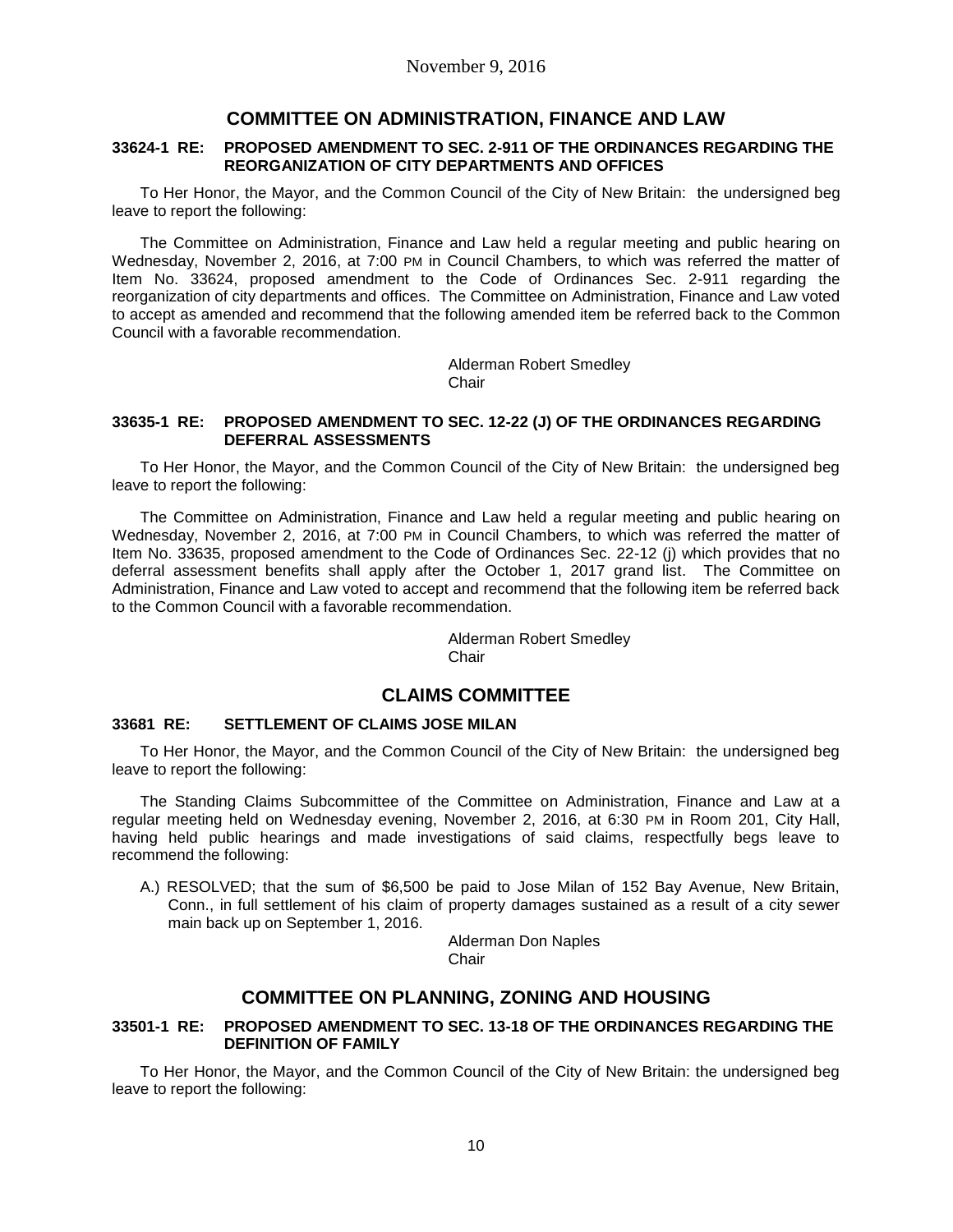The Committee on Planning, Zoning and Housing held a special meeting and public hearing on Thursday, November 3, 2016, at 7:00 PM in the Council Chambers, to which was referred the matter of Item No. 33501, proposed amendment to the Code of Ordinances Sec. 13-18 regarding the definition of family as amended once, voted to accept as amended and recommend that the following resolution be referred back to the Common Council with a neutral recommendation.

> Alderman Christopher Polkowski **Chair**

## **ZONING COMMITTEE**

### **33542-2 RE: AMENDMENT TO THE ZONING ORDINANCES DELETING SEC. 30-20-630 AND INSERTING NEW TEXT REGARDING THE DEFINITION OF "ROOMING HOUSE"**

To Her Honor, the Mayor, and the Common Council of the City of New Britain: the undersigned beg leave to report the following:

The Zoning Subcommittee of the Committee on Planning, Zoning and Housing held a special meeting and public hearing on Thursday, November 3, 2016, at 7:00 PM in Council Chambers, to which was referred the matter of Item No. 33542, proposed amendment to the Zoning Ordinances to delete subsection 30-20-630, the definition of "rooming house" and insert new text to make the definition consistent with the definition in Sec. 13-18 of the City of New Britain Code of Ordinances. The Zoning Subcommittee voted to accept and recommend that the following item be referred back to the Common Council with a neutral recommendation.

> Alderman Christopher Polkowski Chair

### **33636-2 RE: CHANGE OF ZONE FOR TWO PROPERTIES DIRECTLY ABUTTING 543 WEST MAIN ST TO THE NORTH FROM A-2 TO B-1**

To Her Honor, the Mayor, and the Common Council of the City of New Britain: the undersigned beg leave to report the following:

The Zoning Subcommittee of the Committee on Planning, Zoning and Housing held a special meeting and public hearing on Thursday, November 3, 2016, at 7:00 PM in Council Chambers, to which was referred the matter of Item No. 33636, proposed zone change of two properties directly abutting 543 West Main Street to the North from A-2 (Residential Multi-Family) to B-1 (Neighborhood Business), to allow Beacon Pharmacy to expand its operation. The Zoning Subcommittee voted to accept and recommend that the following item be referred back to the Common Council with a favorable recommendation.

> Alderman Christopher Polkowski **Chair**

# **REPORTS OF LEGISLATIVE COMMITTEES, BOARDS, COMMISSIONS AND DEPARTMENTS**

### **PURCHASING DEPARTMENT**

#### **33677 RE: AMBULANCE REFURBISHMENT AND RECHASSIS FOR NEW BRITAIN EMERGENCY MEDICAL SERVICES, INC.**

To Her Honor, the Mayor, and the Common Council of the City of New Britain: the undersigned beg leave to report the following:

In accordance with City Code of Ordinances, Chapter 2, Article VIII, Division 1, Section 2-541 (a), a purchase order was requested by the New Britain Emergency Medical Services, Inc. (EMS).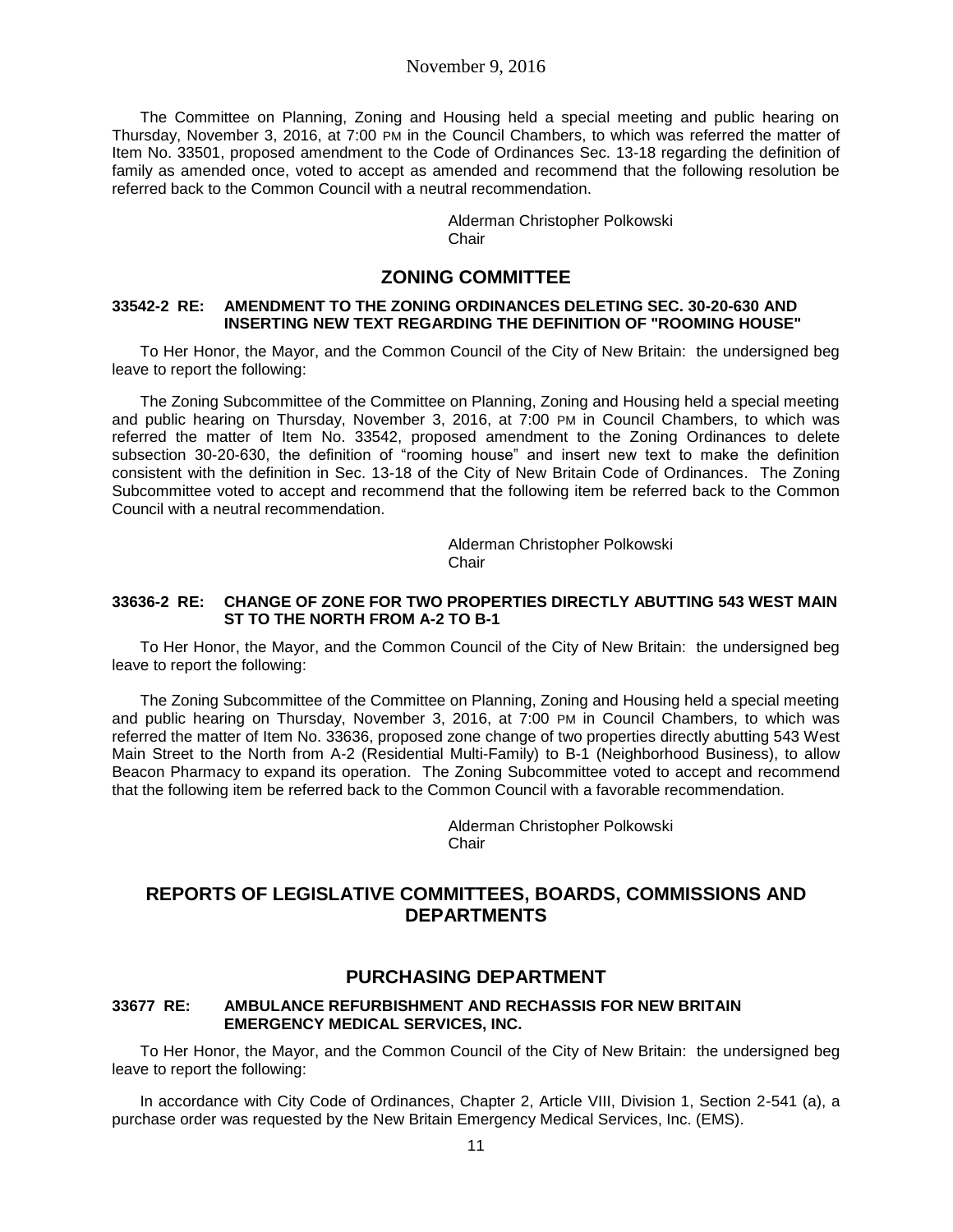| Supplier     | Item                               | <b>Total Price</b> |
|--------------|------------------------------------|--------------------|
| Frazer, LTD. | Ambulance Refurbishment and        | \$160,000.0        |
| Houston, TX. | Re-chassis for the New Britain     |                    |
|              | <b>Emergency Medical Services,</b> |                    |
|              | Inc.(EMS)                          |                    |

\$160,000.00

A Purchase Order was requested by the New Britain EMS for the Refurbishment and Re-chassis of an existing 2006 Ford, F450, Ambulance. The existing 2006 Ford F450 Ambulance has been driven over 195,000 miles. It has had mechanical problems and has been costly to maintain. Because of the age of the 2006 Ford F450 Ambulance parts are also now becoming obsolete making it hard to obtain the required parts to make the needed repairs. The Ambulance has been out of service at times and it has placed an extraordinary burden on the New Britain EMS to be able to respond to emergency medical situations. A new replacement ambulance would take thirty eight (38) weeks after it was ordered to be built and delivered. The manufacturer of the existing Ambulance, Frazer, LTD can refurbish and rebuild the existing Ambulance and install it onto a new 2016 Ford F450 Chassis within twelve (12) weeks. This will bring the New Britain EMS fleet of ambulances back up to full capacity in a timely manner. The refurbish and rebuild of the existing ambulance can only be done by the original manufacturer for this brand of Ambulance. The City will also gain a cost savings of seventy-five thousand (75,000) dollars by having the existing ambulance unit refurbished in comparison to purchasing a new identical one. Funding for this purchase was approved by the Standing Bonding Subcommittee, Resolution #33391-1 on February 24, 2016. Funds are available within the Capital Projects Fund, 0083339101-5742, EMS Ambulance, Vehicles.

RESOLVED: That the Purchasing Agent is hereby authorized to issue a purchase order for \$160,000.00 to Frazer, LTD of Houston, TX for the Ambulance Refurbishment and Re-chassis it onto a new 2016 Ford F450 for the New Britain Emergency Medical Services, Inc. (EMS).

### Jack Pieper Purchasing Agent

Ald. Carlozzi moved to accept and adopt, seconded by Ald. Collins. So voted. Approved November 10, 2016 by Mayor Erin E. Stewart.

# **RESOLUTIONS RETURNED FROM COMMITTEE**

### **33624-2 RE: AMENDMENT TO SEC. 2-911 OF THE ORDINANCES REGARDING THE REORGANIZATION OF CITY DEPARTMENTS AND OFFICES**

To Her Honor, the Mayor, and the Common Council of the City of New Britain: the undersigned beg leave to recommend the adoption of the following:

Resolution Summary: PURPOSE: To reorganize the departments and offices of the City of New Britain.

BE IT ORDAINED BY THE COMMON COUNCIL OF THE CITY OF NEW BRITAIN that the Code of Ordinances be amended by amending Sec. 2-911 of Chapter 2 to read as follows (inserted text appears in underline; deleted text appears in strikethrough; new sections begin with the word [new]; amendment inserted text appears in *italic bold underline*; amendment deleted text appears in *italic bold strikethrough*):

### Sec. 2-911. REORGANIZATION PLAN

(a) Pursuant to Section 5-4 of the City Charter, there is hereby enacted an amended reorganization plan. This plan shall include the reorganization of all city departments and offices except the common council and board of education.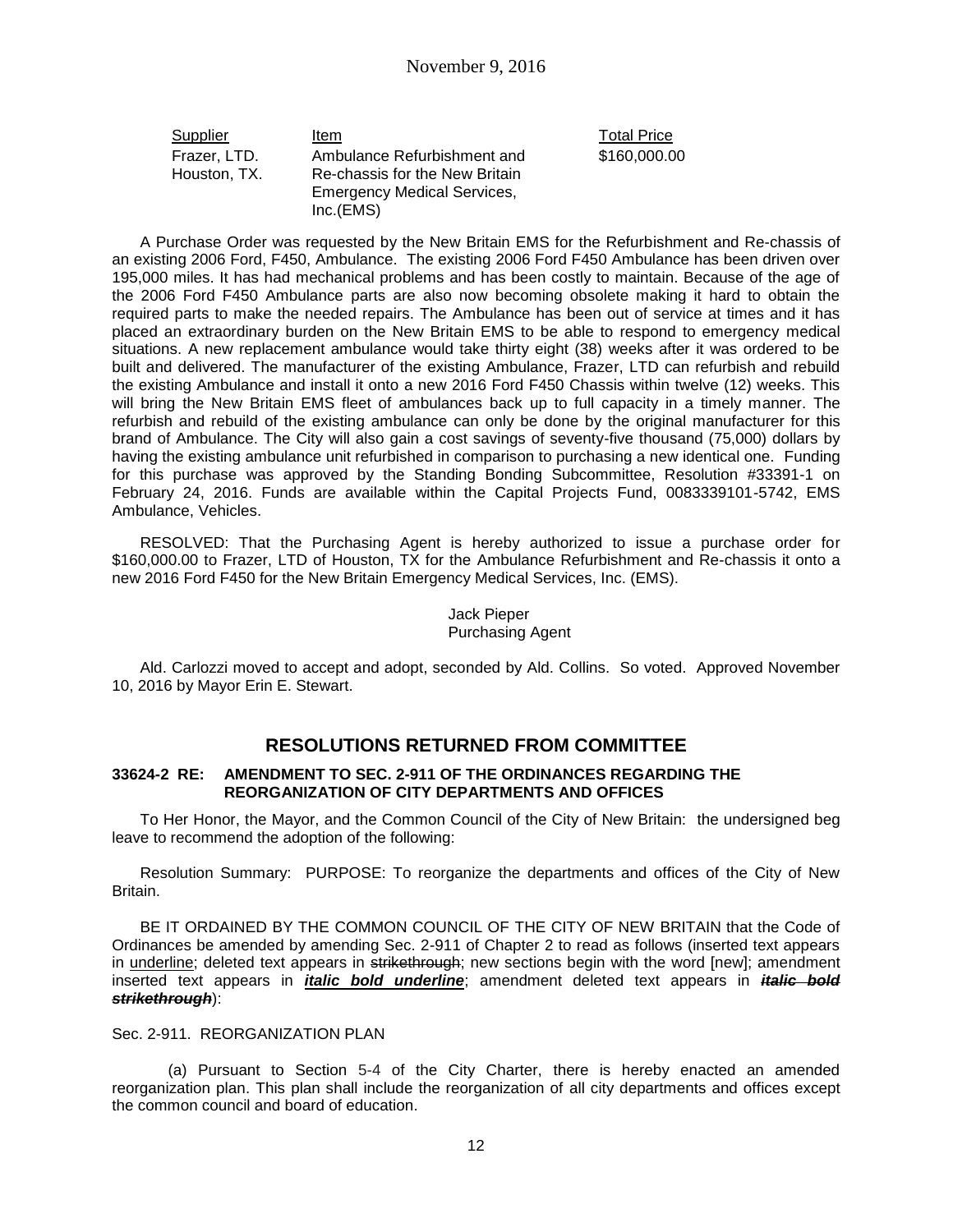## (1) Mayor

a. Office of the Mayor, which shall include: 1. Municipal Economic Development Authority

- b. Corporation Counsel *which shall include:*
- *1. Department of Human Resources and Personnel*
- *2. Human Rights and Opportunities*
- c. Police Department
- d. Fire Department

e. Public Safety Telecommunications Department

*e. Support Services Department, which shall include:*

- *1. Facilities and Energy Division*
- *2. Public Safety Telecommunications Division*
- *3. Information Technology*
- f. Public Works Department, which shall include:
- *1. Engineering***/**Administrative Services *Division*
- 2. Field Services & Parks Division, which shall include:
- i. Stanley Golf Course maintenance

### ii. Cemetery maintenance

- iii. Fleet and Facilities Division
- iv. Water & Sewer Division
- *3. Fleet Division*
- *4. Utility Division, which shall include:*

# *i. Water/Sewer Division*

- g. Recreation and Community Services Department, which shall include:
	- 1. Recreation Division, which shall include:
		- i. All **F Recreation** programming
		- ii. Stanley Golf Course operations
		- iii. **Fairview** Cemetery operations
	- 2. Community Services Division, which shall include:
		- i. Youth & Family Services
		- ii. Persons with Disabilities
		- iii. Veterans Services
		- iv. Fair Housing
	- 3. Senior Center
- h. Finance Department, which shall include:
	- 1. Central Administration, which shall include:
		- i. Treasury & Accounting Functions
		- ii. Budget & Capital Projects
		- iii. Water/Sewer Billing & Assessments
		- iv. Purchasing & Risk Management
	- 2. City Assessor

i. Information Technology Department\

- *i. Department of Economic Development which shall include:*
	- *1. Municipal Economic Development Authority*
	- *2. City Plan, which shall include*
	- *i. Zoning Administration*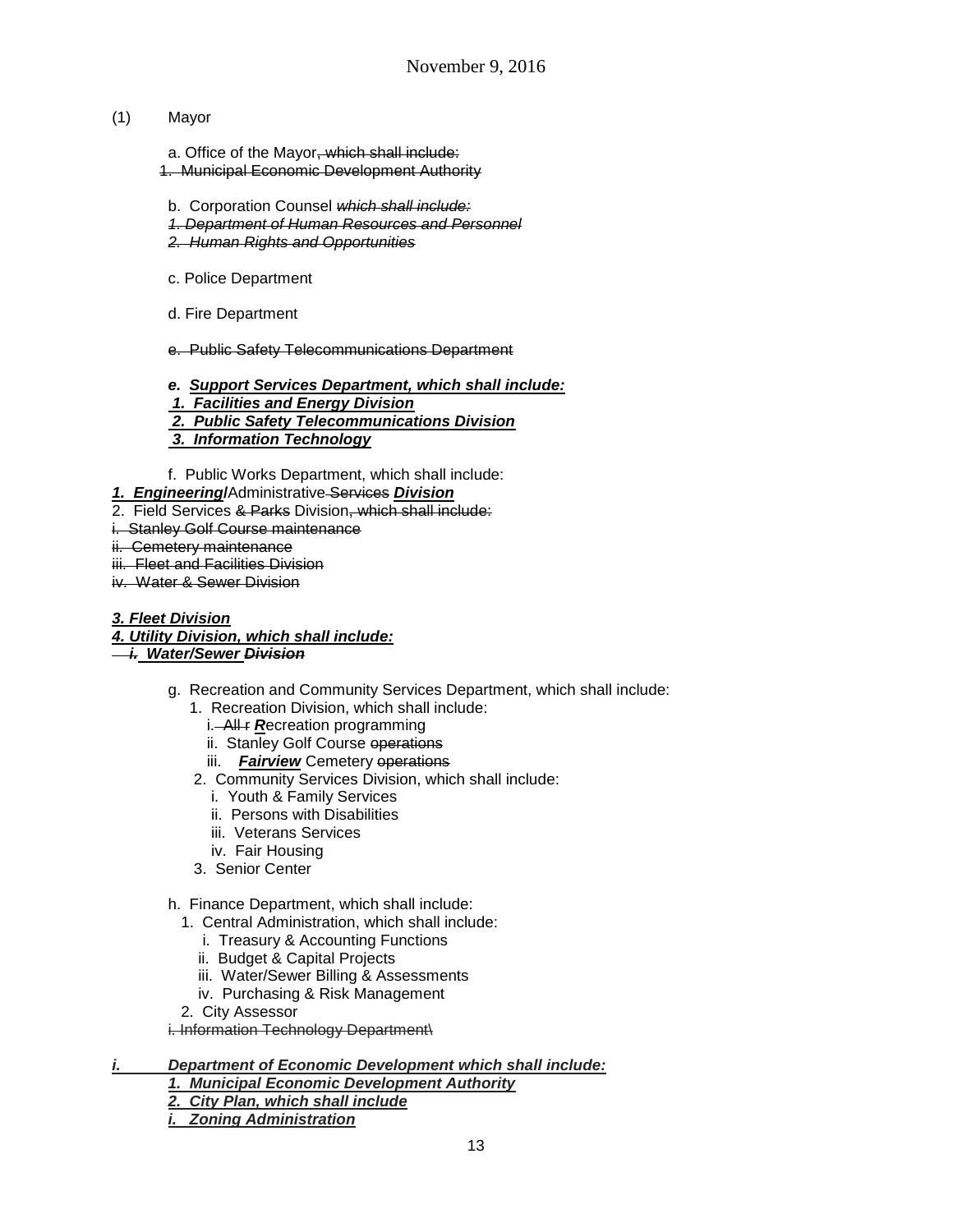### *ii. Conservation iii. Historic Preservation*

- j. Health & Building Services Department, which shall include:
	- 1. Building/Housing Inspections and Permitting
	- 2. Health Inspections and Permitting
	- 3. Nursing Services
	- **4.** *Zoning Enforcement*
- k. Department of Municipal *Community* Development, which shall include:
	- 1. HUD Funds Administration
	- *i. Grants Administration*
	- *ii. Development and Construction*
	- 2. City Plan & Zoning

### *l. Human Resources Department, which shall include: 1. Human Rights and Opportunities*

- (2) Elected Officials
	- a. Town and City Clerk
	- b. Tax Collector
	- c. Registrars of Voters

 (3) Notwithstanding any provision of the Ordinances of the City of New Britain, except in the case of the fire, police and public safety telecommunications departments, whenever said Ordinances refer to any department or office, or portion, function or the department head thereof, the functions, powers and responsibilities referred to therein shall be vested in such reorganized department, or, as the case may be, in the department head of such reorganized department. When the terms used to describe the departments, department heads and offices set forth in this reorganization ordinance differ from the terms contained in other sections of the Code of Ordinances, the reorganization ordinance shall control and be applicable.

### Alderman Jamie Giantonio

Ald. Giantonio moved to accept and adopt, seconded by Ald. Salerno. Resolution adopted with Ald. Carlozzi, Sanchez and Black opposed. Approved November 10, 2016 by Mayor Erin E. Stewart.

### **33635-2 RE: AMENDMENT TO SEC. 22-12 OF THE ORDINANCES ELIMINATING SUBSECTION (J) WHICH PROVIDES THAT NO DEFERRAL ASSESSMENT BENEFITS SHALL APPLY AFTER THE OCT. 1, 2017 GRAND LIST**

To Her Honor, the Mayor, and the Common Council of the City of New Britain: the undersigned begs leave to recommend the adoption of the following:

Resolution Summary: PURPOSE. To eliminate subsection (j) of Section 22-12 which provides that no deferral assessment benefits shall apply after the October 1, 2017 grand list.

BE IT ORDAINED BY THE COMMON COUNCIL OF THE CITY OF NEW BRITAIN that, Section 22- 12 of Chapter 22 of the Code of Ordinances, City of New Britain, be amended to read as follows (inserted text appears in underline; deleted text appears in strikethrough; new sections begin with the word [new]): Sec. 22-12. City designated as rehabilitation area for purpose of deferral of increase in assessment.

- (a) The city is hereby designated as a rehabilitation area, pursuant to General Statutes, sections 12-65c through 12-65f.
- (b) As used in this section, "rehabilitation" means the improvement or repair of a residential structure or facilities appurtenant thereto, exclusive of general maintenance of repair.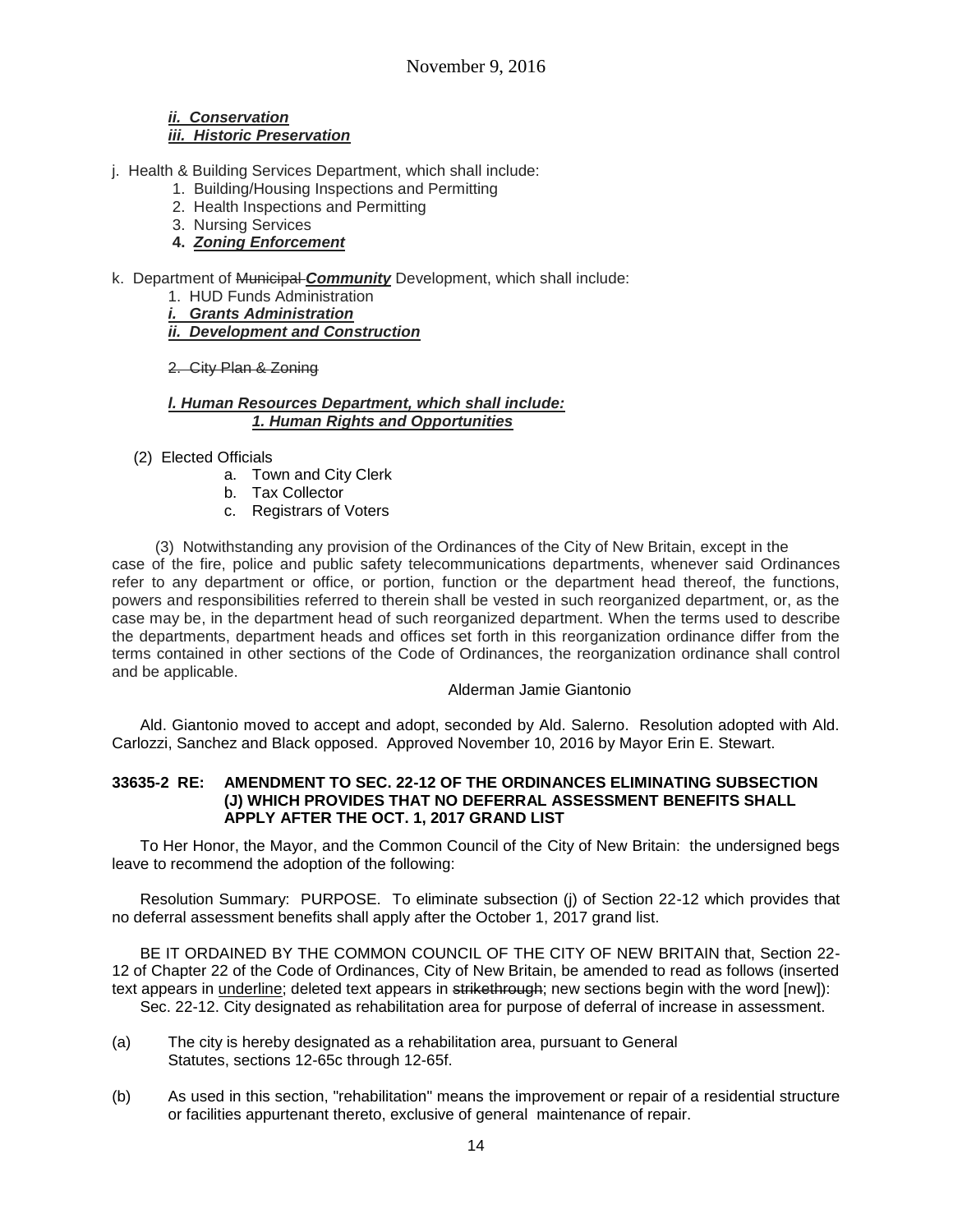- (c) Residential property within the rehabilitation area which meets the criteria set forth in this section shall be eligible to enter into an agreement with the city assessor for deferral of any increased tax assessment attributable to rehabilitation as provided in the statute sections referred to in paragraph (a) of this section, if the rehabilitation work has a total value of at least two thousand dollars (\$2,000.00) as indicated on the official building permit on file in the building commission office.
- (d) For the first year following completion of rehabilitation, the entire increase shall be deferred thereafter, ten (10) per cent of the increase shall be assessed against the property each year until one hundred (100) per cent of such increase has been so assessed. The rehabilitation shall be determined to have been completed and the assessment deferral therefore will commence, either with the assessment date following the completion of the rehabilitation or with the assessment date following the issuance of a certificate of occupancy for the renovated building or, at the option of the applicant, in the assessment year of any partial year assessment levied upon construction completed with the issuance of a certificate of occupancy. In any case, however, the assessment deferral shall not be granted in more than ten (10) assessment years.
- (e) Any person aggrieved by any decision or action, or failure to take action, by the city under the provisions of this section, and the statute sections referred to in paragraph (a) of this section may appeal in accordance with section 12-65f of the General Statutes of the State of Connecticut.
- (f) Any residential property in the city may be declared eligible for deferral of tax assessment by the city assessor if it meets the following criteria:
	- (1) The tax collector certifies at the time of final approval that the applicant has no real or personal property tax due in the city. No one who has delinquent or due real or personal property tax shall have an application for deferral under this section receive final approval until all tax installments due are paid in full. Such payment of taxes must be made in a timely manner to meet all other deadlines contained in this ordinance. Failure to pay taxes in timely manner shall not provide in any instance an extension of other deadlines; and
	- (2) The improvements either:
		- a. Have been ordered by city officials in order to bring the property into compliance with housing codes, building codes or fire safety codes; or
		- b. Include the thorough rehabilitation or remodeling of the interior and/or exterior of the property, which improvements in the unanimous judgment of the city assessor, the chief building inspector and the director of health constitute an appropriate and desirable rehabilitation of the property; provided, however, new additions to a property shall not be eligible for deferral, nor shall exterior renovation or improvements of properties which are included on the official list of historic structures adopted by the city plan commission or which are located within a historical district designated by ordinance be eligible for deferral unless such exterior renovation or improvements are, in the opinion of the director of planning or his/her designees, compatible with the historic features of the property;
		- c. Are made to restore authentic exterior historic features of properties which are included on the official list of historic structures adopted by the city plan commission or located within a historic district designated by ordinance. The authenticity of the feature shall be determined by the director of planning or his/her designee.
- (g) This deferral benefit is not transferable except tax deferral benefits granted under this section may be transferred to the first purchaser of each condominium unit if the project will be used for residential condominium purposes or to the first cooperative housing association, provided that any residential condominium or cooperative housing project which requires relocation of tenants shall require specific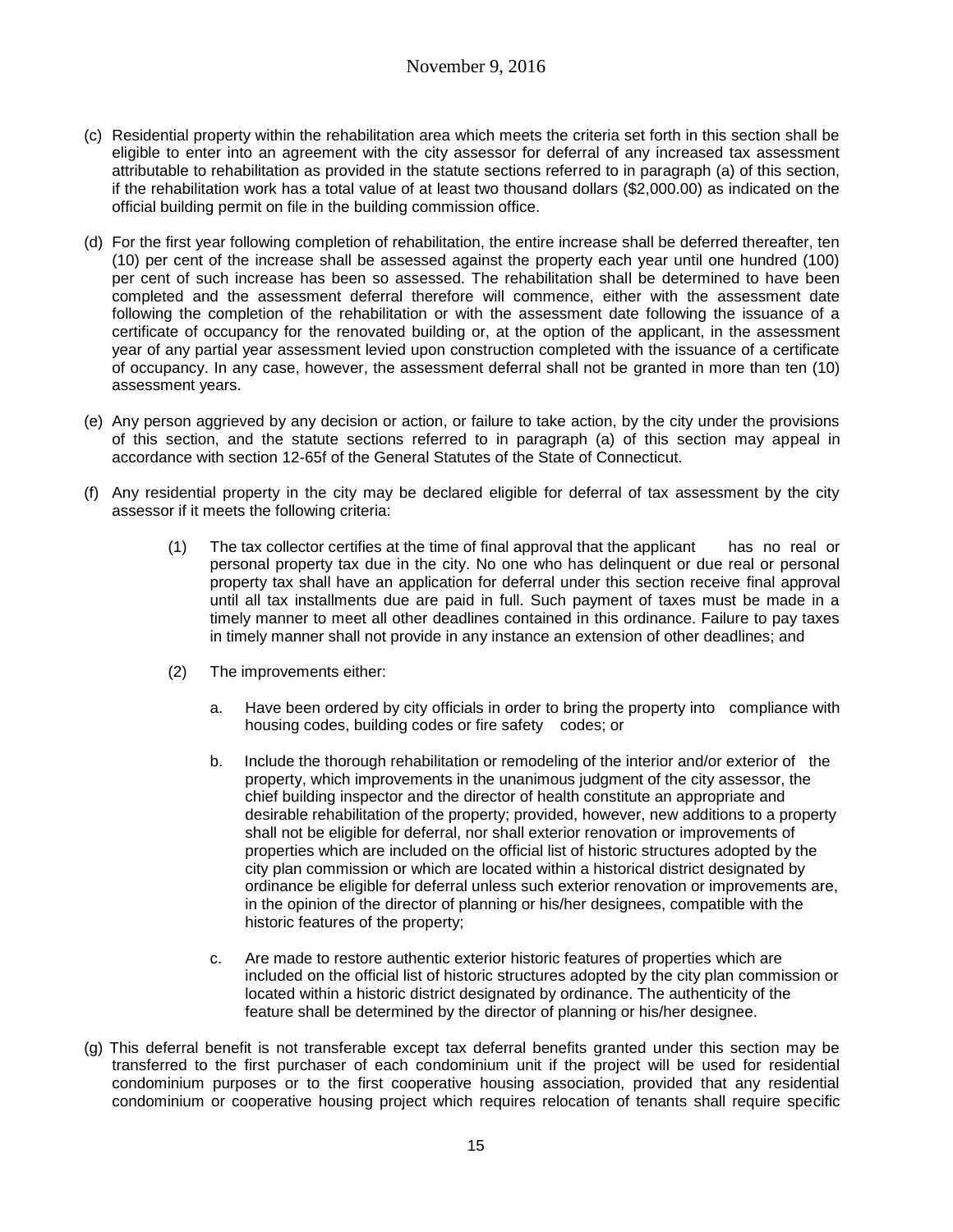approval by the common council which may request such information on the project which it deems necessary to evaluate the impact of the project on displaced persons or businesses.

Notwithstanding the above, in any residential condominium or cooperative housing project, in which the developer of the project defaults and the lender to whom the developer has defaulted transfers all the units that were received by the lender as a result of the default to one (1) party, that party will be considered a replacement developer who shall be entitled to the deferral and shall have the right to transfer the deferral to the first purchaser of any of the received units or to the first cooperative housing association. No replacement developer shall be eligible for continuation of these deferral benefits unless he and any first purchaser or first cooperative housing association applies for benefits as described herein and said benefits shall not be continued unless he and any first purchaser or first cooperative housing association complies with the provision of subsection (i) of this section.

The replacement developer must apply to the city assessor for continuation of deferral benefits no later than sixty (60) days after the transfer of the ownership to the replacement developer is recorded on the land records of the city. The city assessor shall have thirty (30) days from the date the application is filed to review the application of the replacement developer. If the city assessor determines that the replacement developer has met the provisions of this subsection, he shall approve the application. Final and complete approval of the application for continuation of deferral benefits shall be achieved upon certification by the tax collector of the city that at the time of this certification the applicant, the replacement developer, has no real or personal property tax due in the city. The tax collector shall have ten(10) days after the action of the city assessor to so certify or to deny.

- (h) In order to qualify for property tax deferral under this section, the property owner must file an application for deferral on forms available from the city assessor. This application must be filed with the city assessor no later than the date of the issuance of a certificate of occupancy. In any case that a certificate of occupancy is not issued, application must be filed with the city assessor no later than November 1 which follows the assessment date after the completion of renovation or rehabilitation.
- (i) In the event that the owner of any real property which has qualified for deferral under this section fails to pay real property taxes on the property receiving such deferral, within sixty (60) calendar days of the date such taxes become due and payable, the deferral shall cease and be removed as of the date of the next tax bill or tax installment. No further deferral or continuation of abatement may occur without specific approval of the city assessor which approval shall be granted when the owner shall have paid in full all delinquent taxes, together with interest and penalties, provided such payment is made prior to the date of the next tax bill or tax installment. The city assessor shall act to approve the restoration of the deferral only after complete payment of all taxes due, together with interest and penalties and provided such payment shall have been made prior to the due date of the next tax bill or tax installment.
- (i) No deferral benefits afforded under this section shall apply to assessment on any grand list of the municipality after the grand list of 2017.

### Alderman Jamie Giantonio

Ald. Giantonio moved to accept and adopt, seconded by Ald. Salerno. So voted. Approved November 10, 2016 by Mayor Erin E. Stewart.

### **33501-2 RE: AMENDMENT TO SEC. 13-18 OF THE ORDINANCES REGARDING THE DEFINITION OF FAMILY**

*Proposed Amendment on File in Town Clerk's Office.*

Ald. Naples moved to accept and refer back to the Committee on Planning, Zoning and Housing, seconded by Ald. Giantonio. So voted. Approved November 10, 2016 by Mayor Erin E. Stewart.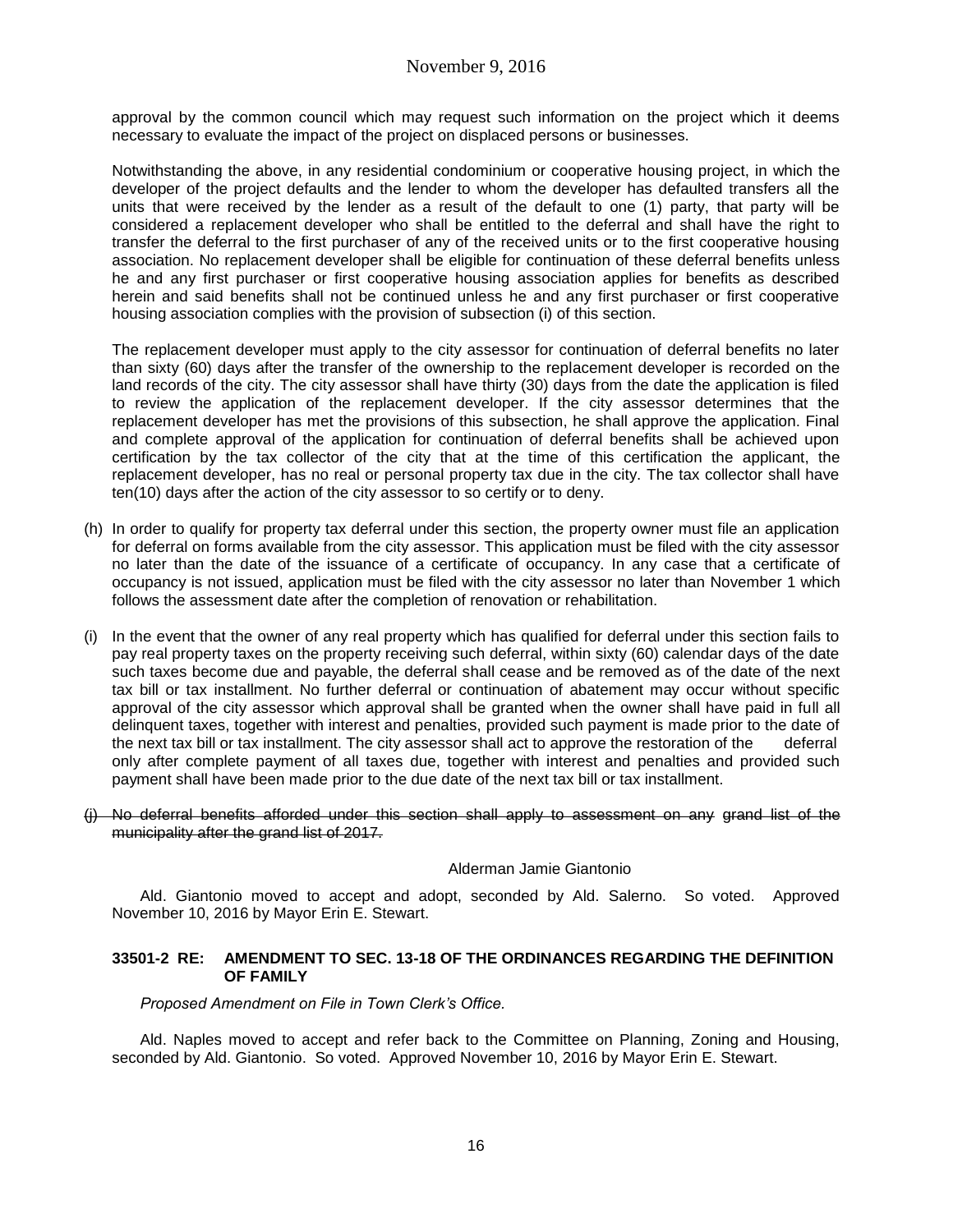### **33542-3 RE: AMENDMENT TO THE ZONING ORDINANCES DELETING SEC. 30-20-630 AND INSERTING NEW TEXT REGARDING THE DEFINITION OF "ROOMING HOUSE"**

*Proposed Amendment on File in Town Clerk's Office.*

Ald. Polkowski moved to accept and refer back to the Zoning Committee, seconded by Ald. Collins. So voted. Approved November 10, 2016 by Mayor Erin E. Stewart.

### **33636-3 RE: ZONE CHANGE OF TWO PROPERTIES DIRECTLY ABUTTING 543 WEST MAIN ST. TO THE NORTH, FROM A-2 TO B-1**

To Her Honor, the Mayor, and the Common Council of the City of New Britain: the undersigned beg leave to recommend the adoption of the following:

WHEREAS: The Zoning Subcommittee at a special meeting and public hearing, held on November 3, 2016, by majority vote, accepted and referred to the full Common Council with a favorable recommendation Petition No. 33636, proposed zone change of two properties directly abutting 543 West Main Street to the North from A-2 (Residential Multi-Family) to B-1 (Neighborhood Business), to allow Beacon Pharmacy to expand its operation; and

NOW, THEREFORE BE IT RESOLVED that the Common Council as the Zoning Authority of the City of New Britain, approve the recommendation of the Zoning Subcommittee and appropriate action take place to amend the Zoning Map as recommended.

> Alderman Christopher Polkowski Zoning Subcommittee Chair

Ald. Smedley recused himself – he did not attend the Zoning Committee meeting, nor did he listen to the tape. Ald. Polkowski moved to accept and adopt, seconded by Ald. Giantonio. So voted. Approved November 10, 2016 by Mayor Erin E. Stewart.

Ald. Smedley returned to the Chambers.

# **NEW BUSINESS**

# **RESOLUTIONS**

### **33682 RE: AFFIRMATIVE ACTION PLAN**

To Her Honor, the Mayor, and the Common Council of the City of New Britain: the undersigned beg leave to recommend the adoption of the following:

RESOLUTION SUMMARY: PURPOSE. To update the Affirmative Action Plan

WHEREAS, The City of New Britain's Affirmative Action Plan has not been revised since 2003; and

WHEREAS, The Affirmative Action Plan was reviewed and edited as necessary, a copy of which is on file in the Town Clerk's Office; and

WHEREAS, The revisions to the Affirmative Action Plan were presented to and reviewed by the Mayor, Civil Service Commission, Corporation Counsel, Personnel and the Commission on Human Rights and Opportunities; and

WHEREAS, All above-mentioned parties believe the modified draft plan has great merit; and

WHEREAS, The new Affirmative Action Plan is designed to be a dynamic document with the understanding that the plan will be revisited and amended to include other components as necessary; and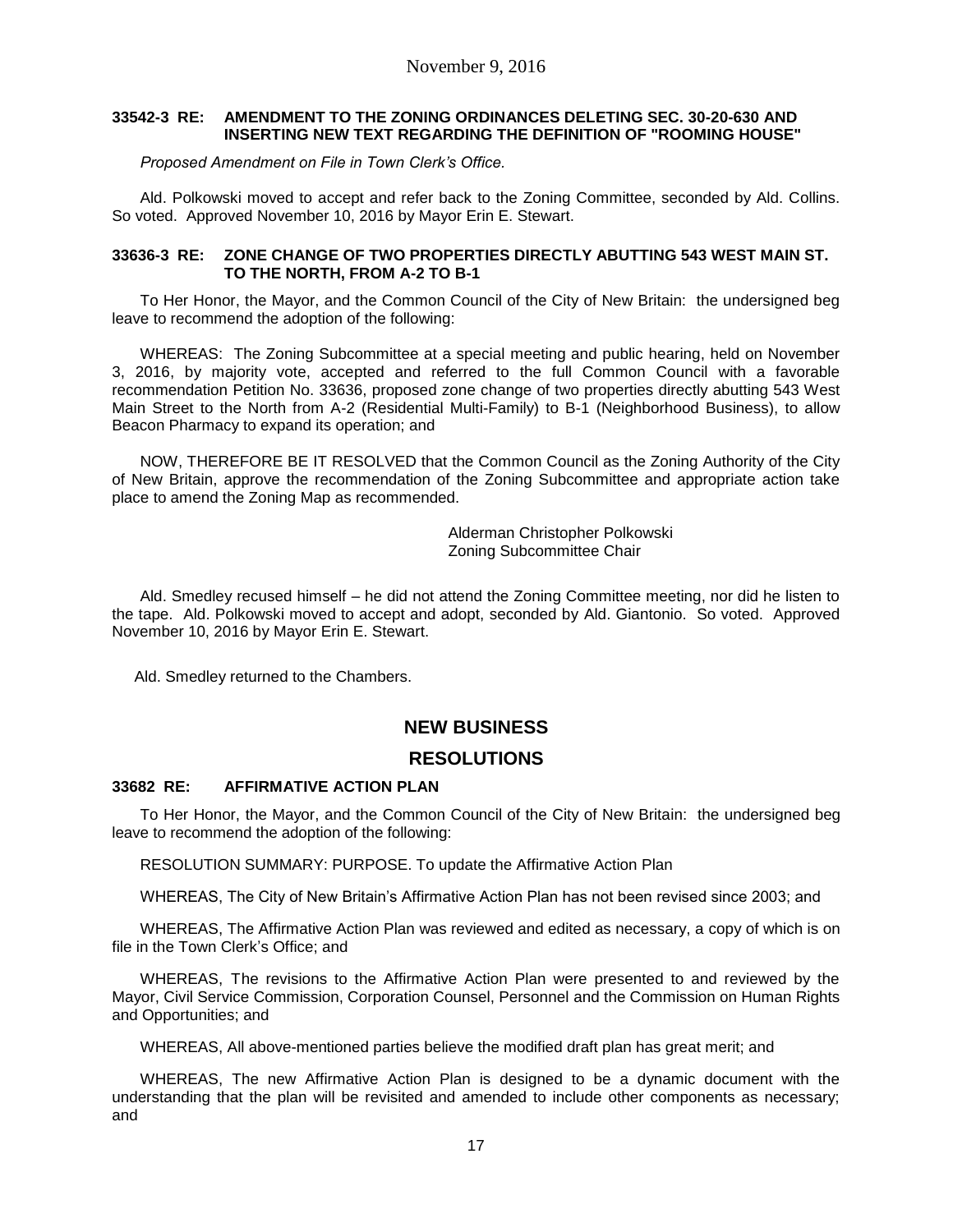WHEREAS, The City of New Britain wishes to emphasize its commitment to increasing the representation in its workplace of all segments of its population with the community, now, therefore, be it

RESOLVED, that the Common Council of the City of New Britain approve the Affirmative Action Plan, as modified, for implementation and distribution.

> Alderman Kristian Rosado Alderman Louis Salvio Common Council Liaisons Civil Service Commission

Ald. Rosado moved to accept and refer to the Committee on Administration, Finance and Law, seconded by Ald. Collins. So voted. Approved November 10, 2016 by Mayor Erin E. Stewart.

#### **33683 RE: LEASE AGREEMENT WITH YO YO ICE CREAM INC.**

To Her Honor, the Mayor, and the Common Council of the City of New Britain:the undersigned beg leave to recommend the adoption of the following:

WHEREAS, the City of New Britain retained Amodio & Co. Real Estate to market the vacant commercial space adjacent to the Dunkin Donuts and located on 10 Chestnut Street; AND

WHEREAS, Amodio & Co. Real Estate have secured YoYo Ice Cream, Inc. as a tenant to occupy this space consisting of approximately 712 square feet; AND

WHEREAS, the proposed lease term is for a period of six (6) years at the following rates:

| <b>LEASE YEAR</b> | <b>MONTHLY RENT</b> | \$/SF/YR |
|-------------------|---------------------|----------|
| 1                 | \$1,200.00          | \$20.22  |
| $\overline{2}$    | \$1,236.00          | \$20.83  |
| 3                 | \$1,273.08          | \$21.46  |
| 4                 | \$1,311.27          | \$22.10  |
| 5                 | \$1,350.61          | \$22.76  |
| 6                 | \$1,391.13          | \$23.45  |
|                   |                     |          |

; AND

WHEREAS, YoYo Ice Cream, Inc. reserves the right to extend the Lease for a seventh year with a three (3%) percent increase of the year 6 monthly rental amount; and

WHEREAS, the City under the terms of the Lease Agreement is required to provide an HVAC unit; fire sprinkler, construct and maintain one unisex ADA compliant bathroom; install drywall on all walls and box-in existing columns, and install one floor drain to service kitchen area; AND

WHEREAS, YoYo Ice Cream, Inc. shall occupy the Leased Premises for the sale of food, beverages, ice cream and related products which do not conflict with the items offered by Dunkin Donuts; AND

WHEREAS, upon approval and execution of the Lease Agreement, Amodio & Co. Real Estate shall be paid a Broker' Commission of \$5,588.70; now therefore be it.

RESOLVED, that Erin E. Stewart, Mayor is hereby authorized on behalf of the City of New Britain to enter into a Lease Agreement with YoYo Ice Cream, Inc. and to sign any additional documents related thereto.

#### Alderman Jamie Giantonio

Ald. Giantonio moved to accept and refer to the Committee on Planning, Zoning and Housing, seconded by Ald. Salerno. So voted. Approved November 10, 2016 by Mayor Erin E. Stewart.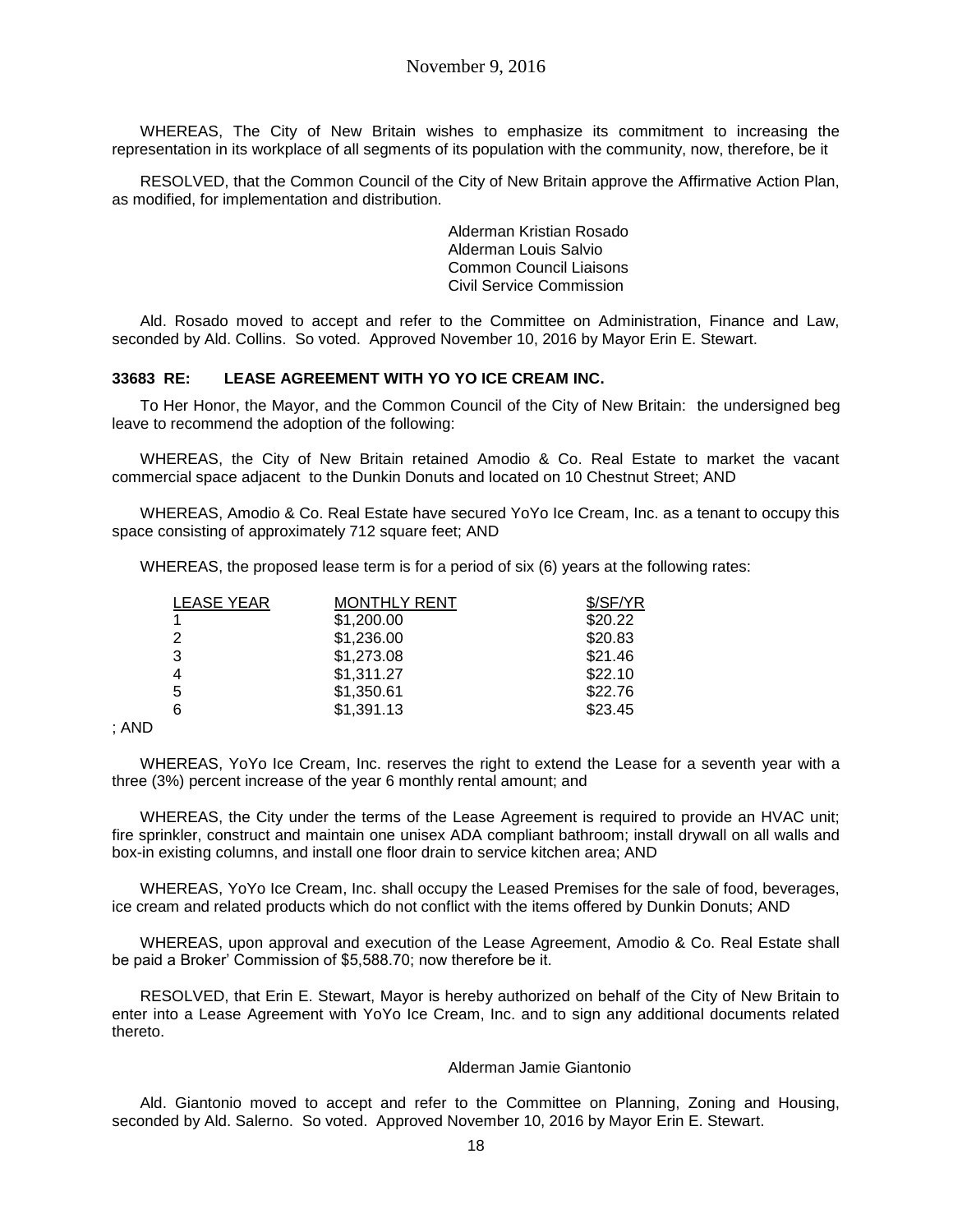#### **33684 RE: NOV. 11, 2016 - VETERANS DAY**

To Her Honor, the Mayor, and the Common Council of the City of New Britain: the undersigned beg leave to recommend the adoption of the following:

WHEREAS, November 11<sup>th</sup> marks the anniversary of the ending of World War I and is nationally and locally recognized as Veterans Day; and

WHEREAS, this day allows us, as a people and a nation, to come together and honor the duty, sacrifice and service of all United States veterans of all wars and to recognize their patriotism, love of country and willingness to serve and sacrifice for the freedom of others; and

WHEREAS, in tribute to those brave men and woman and their families, we encourage all residents of the City of New Britain to cultivate an attitude of adherence to the ideals that have served as the foundation of our great country – "One nation, under God, indivisible, with liberty and justice for all"; and

WHEREAS, we thank all the United States Veterans, past and present, for our freedom which was purchased at such a great price and perpetuated by the ultimate sacrifice by all those who have served; and

NOW, THEREFORE, BE IT RESOLVED, that the Mayor and the Common Council of the City of New Britain recognize November 11, 2016 as Veterans Day, and encourage all residents to observe this day with appropriate celebrations and activities to show gratitude for all those who have given so much to our great nation.

#### Alderman Don Naples

Ald. Naples moved to accept and adopt, seconded by Ald. Salvio. So voted. Approved November 10, 2016 by Mayor Erin E. Stewart.

#### **33685 RE: BUDGET AMENDMENT – PUBLIC WORKS UTILITIES SEWER - \$368,000**

To Her Honor, the Mayor, and the Common Council of the City of New Britain: the undersigned beg leave to recommend the adoption of the following:

WHEREAS, the Sewer Fund is a Special Revenue Fund of the City of New Britain; and,

WHEREAS, the fiscal year 2016 Sewer Fund (Fund 208) results from operations concluded with a surplus; and

WHEREAS, a reserve of monies were recognized and allocated within fund balance; and,

WHEREAS, the Public Works Utilities Division needs Consulting Engineering assistance for a Capacity, Management, Operation and Maintenance ("CMOM") Program Self-Assessment of the City's Sanitary Sewer Collection System and a Corrective Action Plan; and

NOW, THEREFORE, BE IT RESOLVED, that the Sewer Fund budget be amended as follows:

| Sewer Operating Fund (208)<br>Increase Revenue<br>208315101-4571 | Revenue – Fund Balance | 368,000 |
|------------------------------------------------------------------|------------------------|---------|
| Increase Expenditure<br>208315101-5453                           | Engineering/Appraisals | 368,000 |